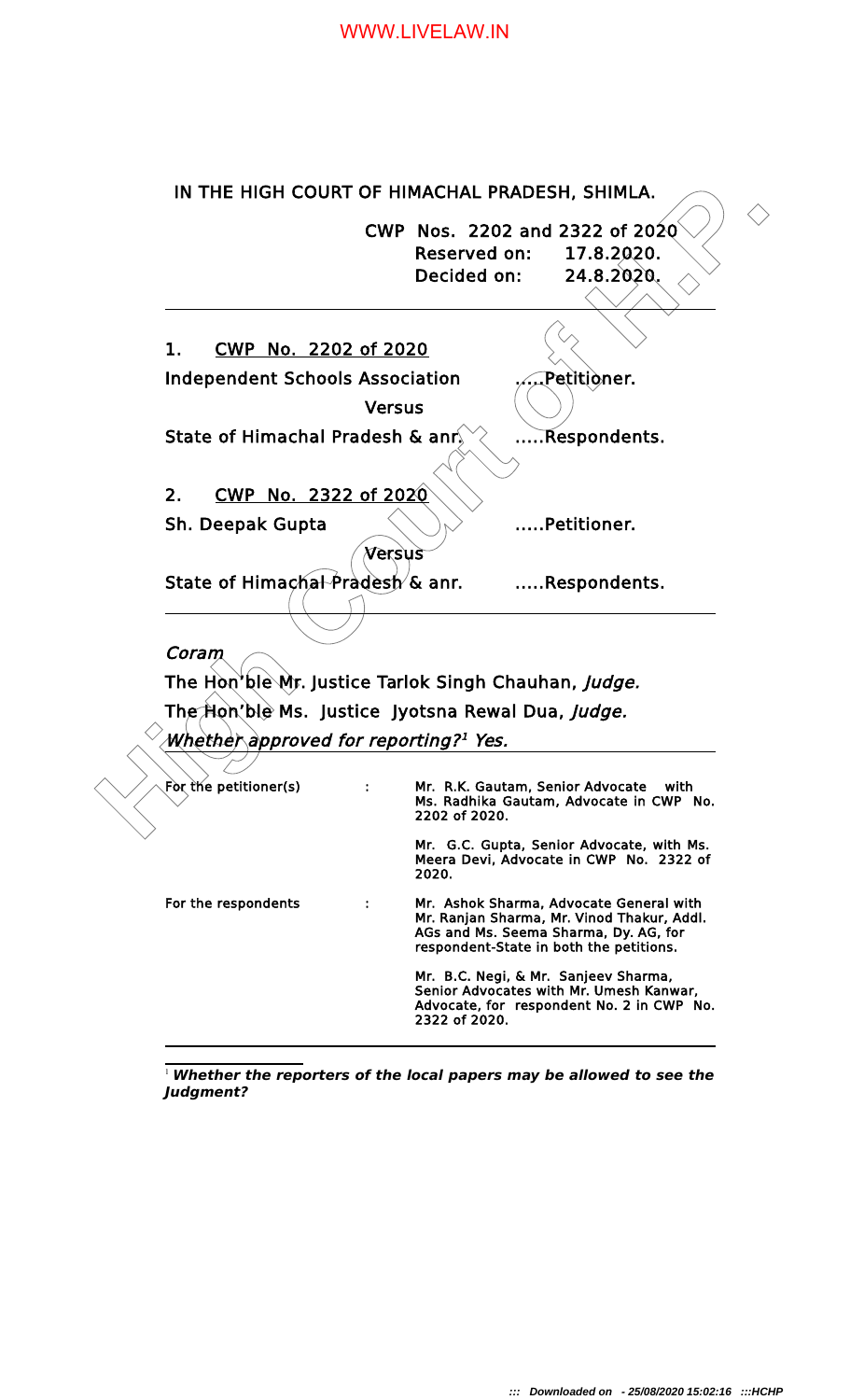# Jyotsna Rewal Dua, Judge

Central point of both these writ petitions is notification dated 27.5.2020 issued by the Director, Higher Education, Himachal Pradesh regarding collection of fee and other charges by the Privately Managed Schools in the respondent-State during COVID-19 lockdown period. Therefore, these writ petitions are taken up together for disposal.

2. Facts common to both the writ petitions are;

**Substrant Rewall Dual, Judge.**<br>
Central point of both these writ petitions is a notification dated 27.5.2020 issued by the Director, Higher Education, Himachal Pradesh regarding collection of the and other charges by the 2(i) Due to nationwide lockdown and curfew imposed in the respondent-State because of unprecedented situation emerging from  $\&$ OVID-19 pandemic, all the schools in the State were ordered to be closed w.e.f. 14.3.2020. On account of its geographical location, State of Himachal Pradesh has Winter Closing Schools with academic session from January to December well as Summer Closing Schools. Academic session in the winter closing school had already started by the time of imposition of lockdown.

2(ii) On 27.3.2020, Director of Higher Education, Himachal Pradesh taking note of 21 days nationwide lockdown imposed by Government of India and subsequent directions/advisories issued by Government of India as well as by Government of Himachal Pradesh, addressed a communication to the managements of all private schools irrespective of their affiliations, to extend the last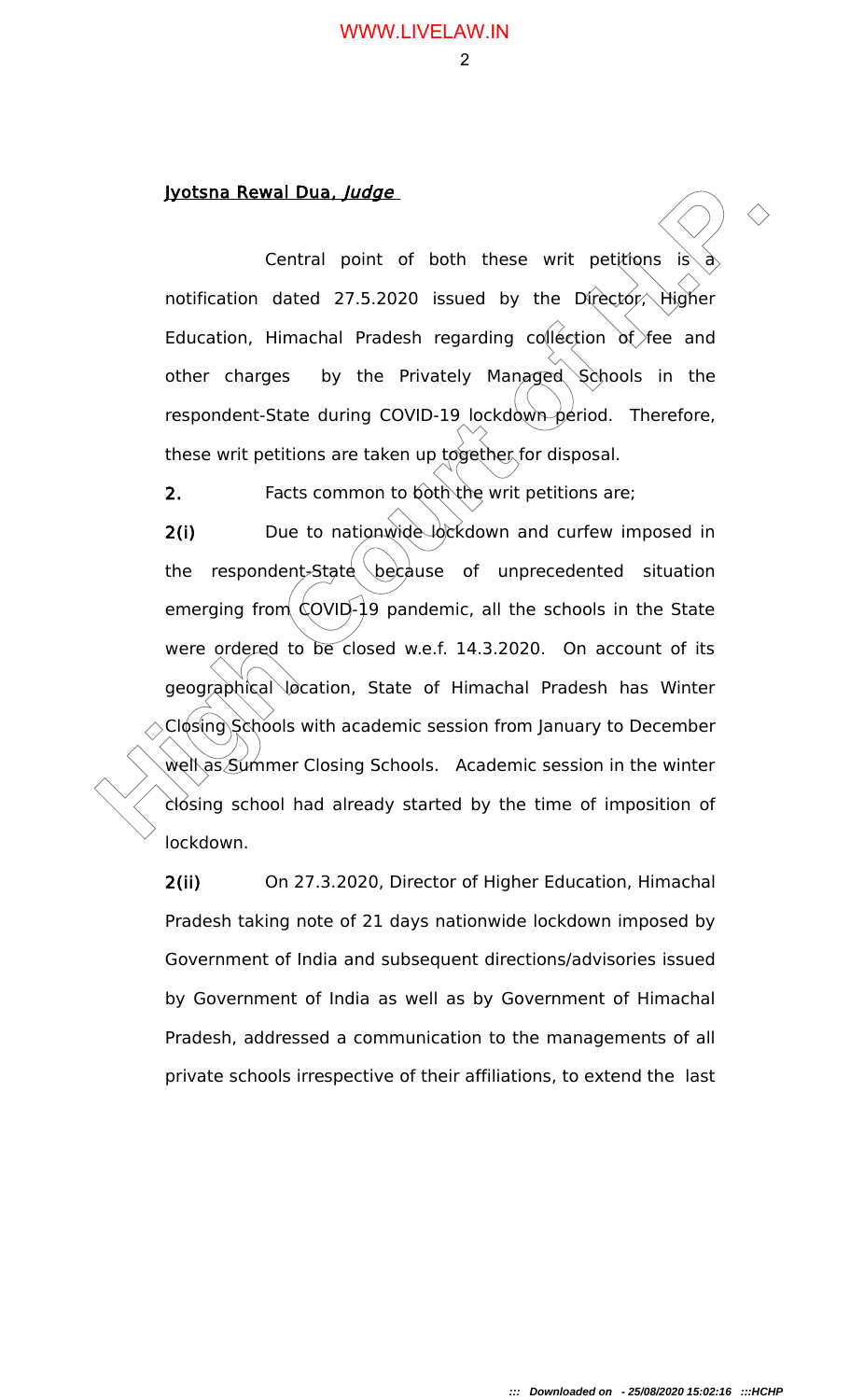date to deposit school fees from 30.3.2020 to 30.4.2020 without charging any late fee. The direction was reiterated in communication dated 2.4.2020 and all privately managed schools were directed to adhere to it. This was followed by another letter dated 25.4.2020 whereby private schools were restrained from forcing the parents to deposit the school fees/funds as well as from hiking the same till further orders.

charging any late fee. The direction was reiterated in  $\Diamond$ <br>communication dated 2.4.2020 and all privately managed<br>schools were directed to adhere to it. This was followed by<br>another letter dated 25.4.2020 whereby private  $2(iii)$  On 26.5.2020 approval of the Governor to implement specific proposals of Education Department during lockdown, in all private schools imparting education from  $1<sup>st</sup>$  to  $12<sup>th</sup>$  class was communicated to the  $Dire\zeta$ tor(s) of Higher Education as well as of Elementary Education. The eight points proposal approved by the Governor was circulated by the Director of Higher Education in the form of directions for compliance, to all the private schools vide communication dated 27.5.2020. All private schools were ordered to ensure strict adherence to the directions. The contents of letter dated 27.5.2020 being germane to the writ petitions are re-produced hereinafter:

"Most Urgent

No.EDN-HE(21)A(PS-16/2019-General Instructions-Directorate of Higher Education, Himachal Pradesh, Shimla-1

 Tel;0177-2653120,Extn.234,eMail: Dhe-sml-hp@gov.in Dated Shimla-I, the 27<sup>th</sup> May, 2020

To

The Principals/Headmasters All Private Schools in Himachal Pradesh

Subject: Regarding Collection of Fee by Private Schools During COVID-19 Lockdown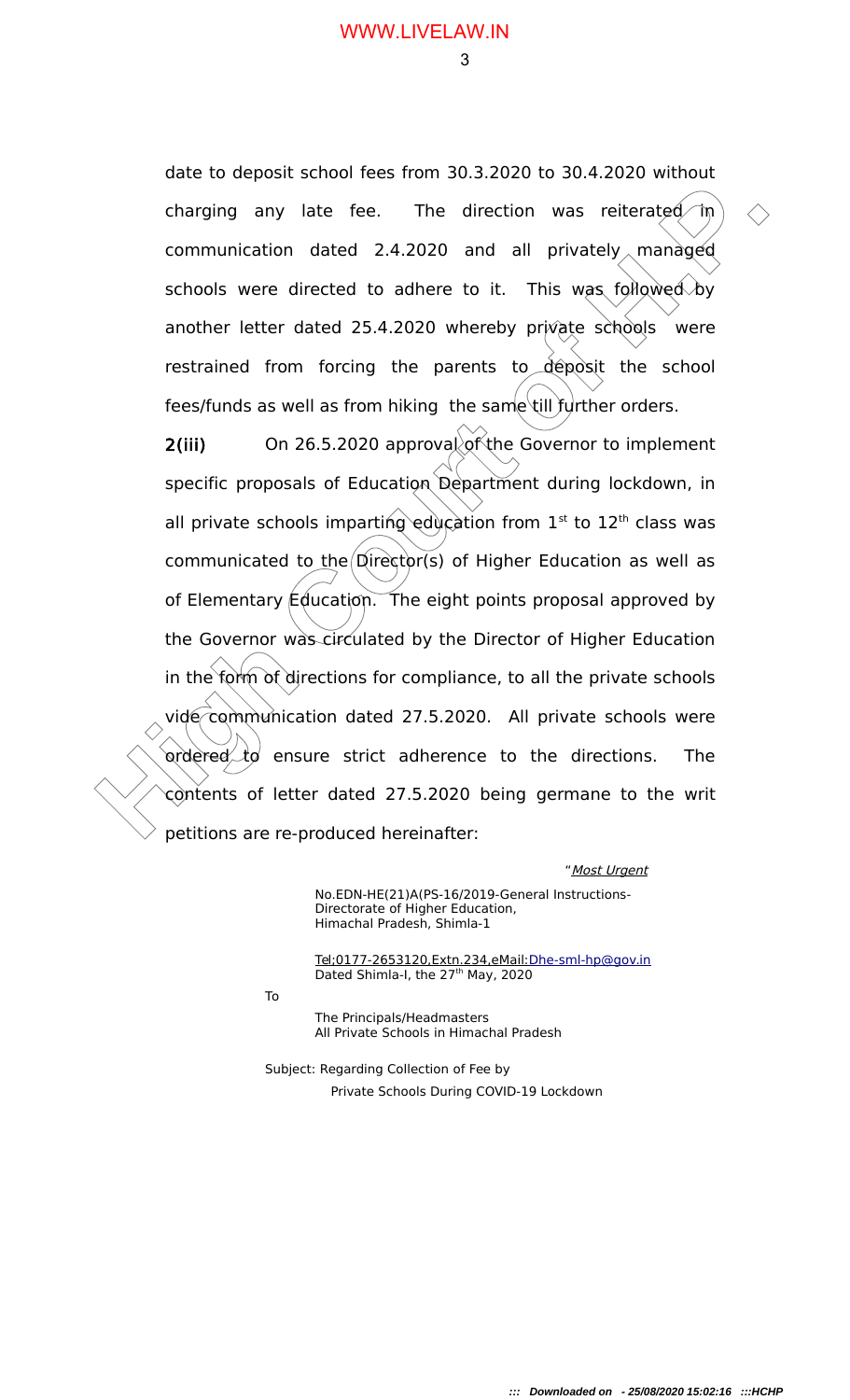Memo:

What the prior approach of the carbon conclusion of the case of the court of the court of the court of the court of the court of the court of the court of the court of the court of the court of the court of the court of t With the prior approval of the competent authority conveyed vide GOHP letter No. Shiksha-II-Chha(11)-1/2006-Loose, dated 26.05.2020 and in view of the announcement of lockdown w.e.f. 24.03.2020 due to outbreak of Novel Corona Virus (COVID-19) and in exercise of the powers conferred Under Section-14 of HP Private Educational Institution (Regulation) Act 1997 read with rule 15 & 16 of the Himachal Pradesh Educational Institutions (Regulations) Rues, 2003; corrigendum 2008 and other enabling provisions of the above Act and Rules, following directions are hereby issued for compliance:-

1. No fee except "Tuition Fee" shall be charged from the parents. The tuition fee shall not be demanded and collected on quarterly basis. The tuition fee shall be collected only on monthly basis.

2. The tuition fee shall be collected only from the classes which have been provided online learning material/classes.

3. There shall be no increase in tuition fees and no addition of any other fee/hidden charges in tuition fee.

4. Other funds like building fund, maintenance fund, sports fund, computer fee, co-curricular fee etc. may be deferred during the period of lockdown.

5.  $\setminus$  No transportation Fee shall be charged during the period of lockdown.

 $6$ . No students shall be deprived of online classes/reading material in case of inability to pay the fee because of financial crisis due to lockdown.

7. If any parent did not deposit the tuition fee during the lockdown period, no fine be charged and name of the students may not be struck off from the school roll.

8. Private Schools/Management/Trust shall neither stop payment of monthly salary nor reduce the existing total emoluments being paid to the teaching and non-teaching staff of their schools in the name of non-availability of funds and arrange the funds in case of any shortfalls from the Society/Trust running the school.

Therefore, Principal/Headmasters of all the privately managed Senior Secondary/High Schools and others in the State are hereby directed to ensure the strict compliance of all the above mentioned provisions (Sr. No. 1 to 8) in letter & spirit. Any defiance in the matter shall be viewed seriously.

These instructions shall apply to all private schools functioning in Himachal Pradesh and affiliated to any board (CNSE/ICES/HPBOSE).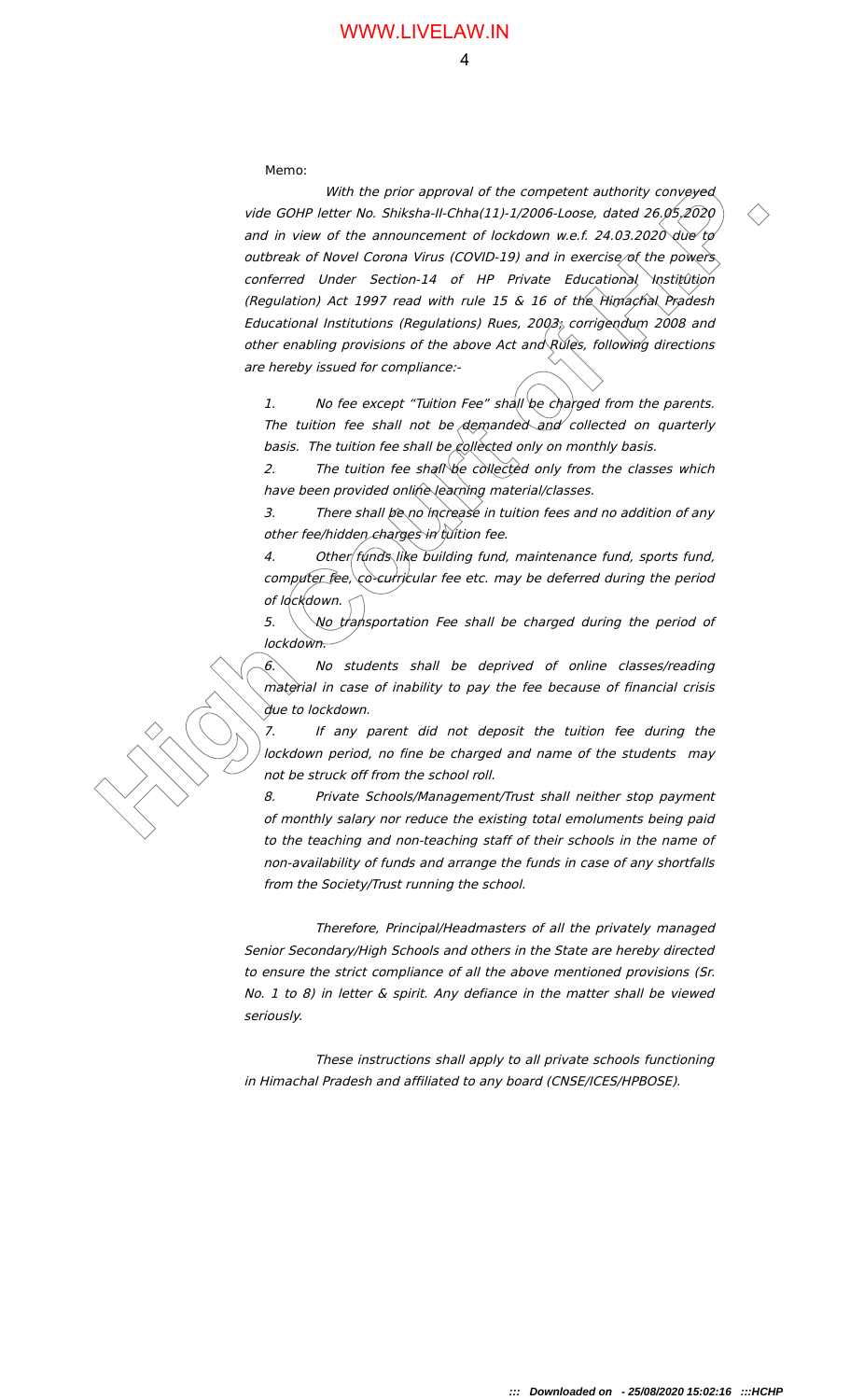(Dr. Amarjeet Kumar Sharma) Director of Higher Educational Himachal Pradesh."

**EXAMPLE KIND CONTRANSIGNATION**<br> **EXAMPLE CONTRANSIGNATION**<br> **EXAMPLE CONTRANSIGNATION**<br> **EXAMPLE CONTRANSIGNATION**<br> **EXAMPLE CONTRANSIGNATION**<br> **EXAMPLE CONTRANSIGNATION**<br> **EXAMPLE CONTRANSIGNATION**<br> **EXAMPLE CONTRANSIGN** 3. CWP No. 2202 of 2020 has been preferred by registered association of 45 private schools of Himachal Pradesh, affiliated to Central Board of Secondary Education. The writ petition primarily seeks to quash  $\Delta$ he above extracted communication dated 27.5.2020 whereas CWP No. 2322 of 2020 preferred by a parent seeks enforcement of the same qua a specific private residential/boarding school, where his ward was admitted as a student.  $\angle$ We may now separately take up these writ petitions:-

4. CWR No.  $/2202$  of 2020.

 $4(i) \triangleleft$ Quashing of communications/notifications dated 9.4.2020, 25.4.2020 and 27.5.2020 is being sought on the grounds that:

(a)  $\vee$  Notifications have been issued contrary to various pronouncements of Hon'ble Apex Court and are also in violation of Article 19(1)(g) of the Constitution of India.

(b) Notification dated 27.5.2020 has been issued by the State without there being any statutory authority vested in it.

(c) The directions contained in the notification dated 27.05.2020 are harsh, unreasonable and oppressive. Adherence to the same will ultimately lead to closure of private schools.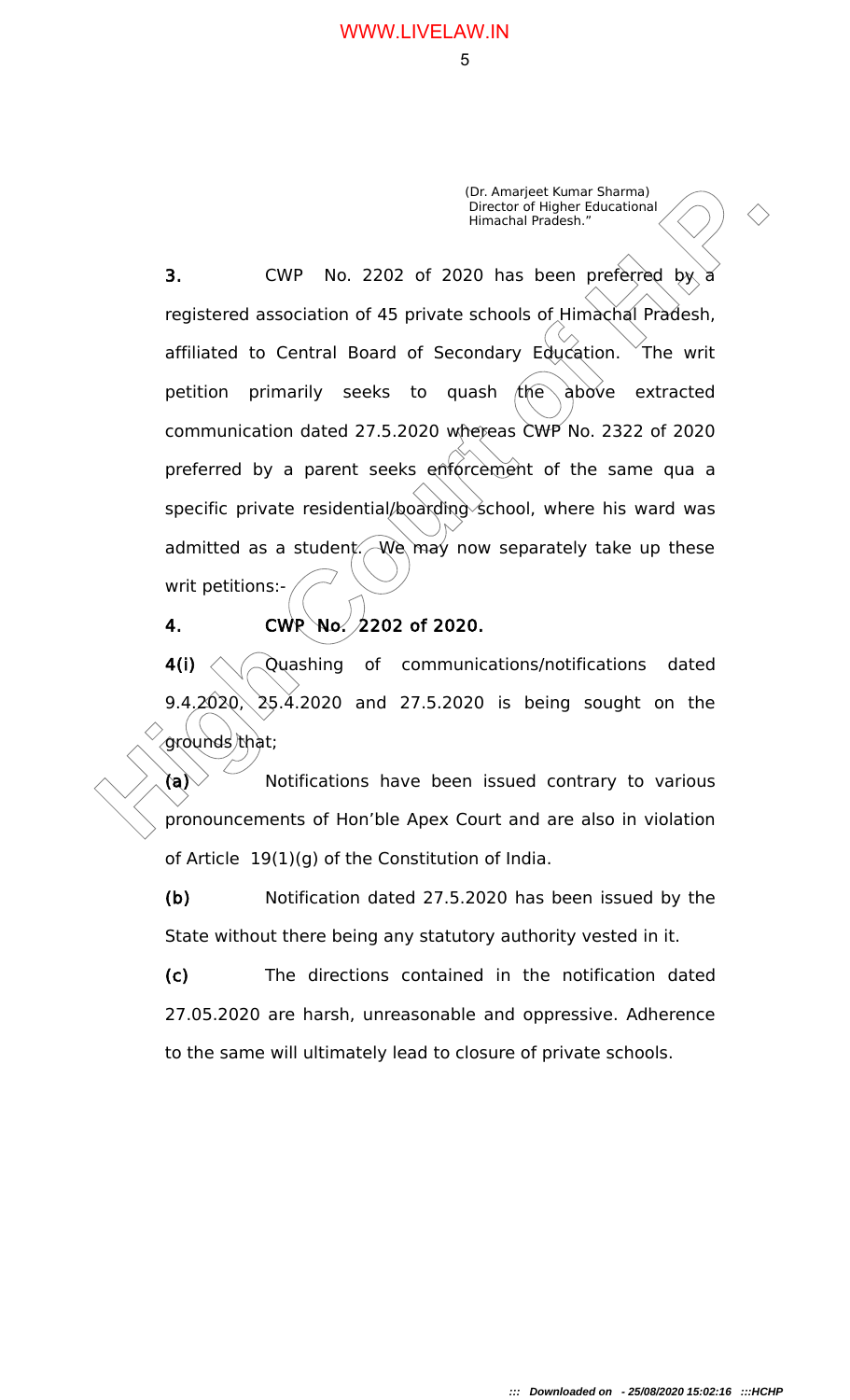6

4(ii) Notification vis-a-vis judgments delivered by the Hon'ble Apex Court.

**Hon'ble Apex Court.**<br> **A** (ii)(a) it has been asserted by learned Senior Counsel on<br>
behalf of the petitioner-school association that Hon'ble Apex<br>
Court in T.M.A. Pal Foundation vs. State of Kamataka<br>
reported in (2002)8  $4(ii)(a)$  It has been asserted by learned Senior Counsel on behalf of the petitioner-school association that Hon'ble Apex Court in T.M.A. Pai Foundation vs. State of Karnataka reported in  $(2002)8$  SCC 481 and in  $(2005)$  6 SCC 537, titled P.A. Inamdar vs. State of Maharashtra has held that any action of the State seeking to regulate  $\phi$  control admissions including interference in fee structure of private unaided educational institutes will constitute a serious encroachment on the right and autonomy of such institutions. State cannot interfere in the dayto-day administration of private unaided educational Institutions in respect of admission of students, recruiting of staff and quantum of fee to be charged. Regulatory measures of the State  $c$ annot control these aspects. By issuing impugned communications, State has imposed conditions upon privately managed schools with respect to fee and other charges being levied by them, which are in violation of pronouncements of Hon'ble apex Court, therefore, it has been contended that the impugned communications are liable to be struck down on this very ground that:-

> $4(ii)(b)$  It will be appropriate at this stage to take note of relevant paras of T.M.A. Pai Foundation's case:

> > "54. The right to establish an educational institution can be regulated; but such regulatory measures must, in general, be to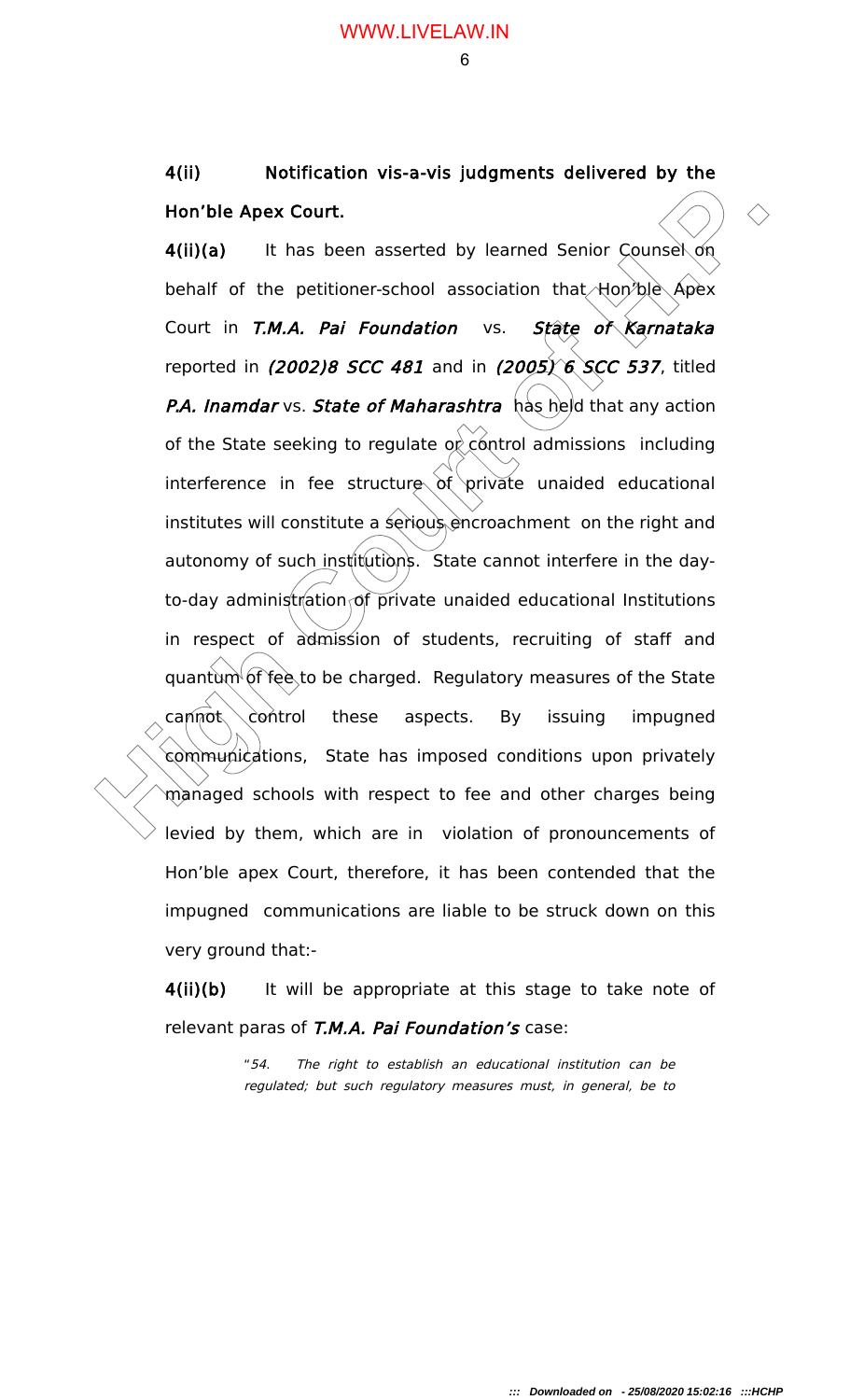ensure the maintenance of proper academic standards, atmosphere and infrastructure (including qualified staff) and the prevention of maladministration by those in charge of management. The fixing of a rigid fee structure, dictating the formation and composition of a governing body, compulsory nomination of teachers and/staff for appointment or nominating students for admissions would be unacceptable restrictions.

7

and infrastructure (including qualities of the prevention of  $f(x)$  and the prevention of the securities and instantant  $\alpha f(x)$  and  $\alpha f(x)$  and  $\alpha f(x)$  and  $\alpha f(x)$  and  $\alpha f(x)$  convenience  $\alpha f(x)$  convenience  $\alpha f(x)$  conven 61. In the case of unaided private schools,  $m\alpha\chi$ imum autonomy has to be with the management with regard to administration, including the right of appointment, disciplinary powers, admission of students and the fees to be charged. At the school level, it is not possible to grant admissions on the basis of merit. It is no secret that the examination results at all levels of unaided private schools, notwithstanding the stringent regulations of the governmental authorities, are far superior to the results of the governmentmaintained schools. There is no compulsion on students to attend private schools. The rush for admission is occasioned by the standards maintained in such schools, and recognition of the fact that state-run schools do not provide the same standards of education. The  $\frac{1}{\sqrt{2}}$  state says that it has no funds to establish institutions at the same level of excellence as private schools. But by curtailing the income of such private schools, it disables those schools from affording the best facilities because of a lack of funds. If this lowering of standards from excellence to a level of mediocrity  $i$ s to be avoided, the state has to provide the difference which, therefore, brings us back in a vicious circle to the original problem,  $\sqrt{v}$ , the lack of state funds. The solution would appear to lie in the States not using their scanty resources to prop up institutions that are able to otherwise maintain themselves out of the fees charged, but in improving the facilities and infrastructure of state-run schools and in subsidizing the fees payable by the students there. It is in the interest of the general public that more good quality schools are established; autonomy and non-regulation of the school administration in the right of appointment, admission of the students and the fee to be charged will ensure that more such institutions are established. The fear that if <sup>a</sup> private school is allowed to charge fees commensurate with the fees affordable, the degrees would be "purchasable" is an unfounded one since the standards of education can be and are controllable through the regulations relating to recognition, affiliation and common final examinations."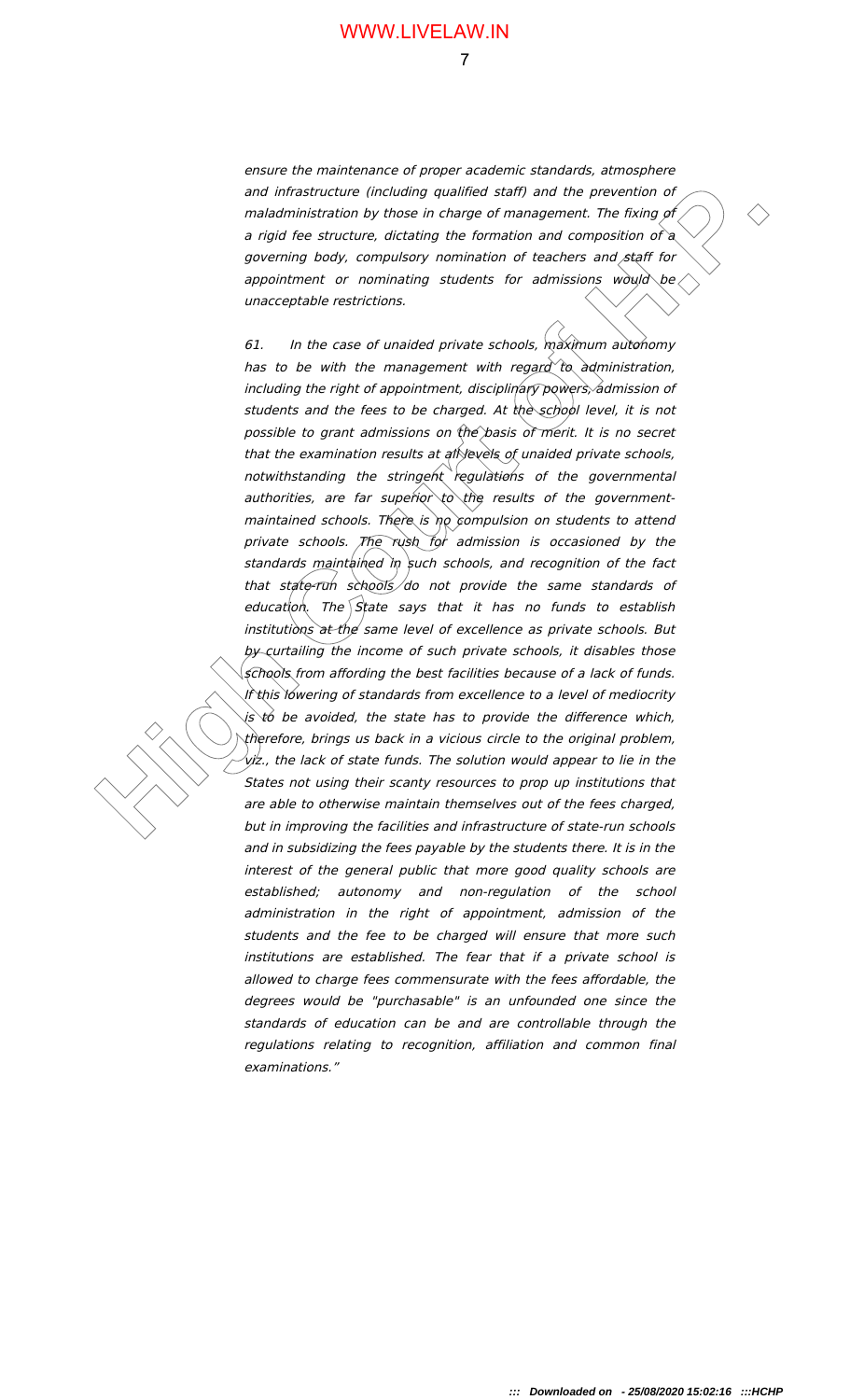8

to establish an educational institution can be regulated but such<br>regulatory measures can be for ensuring maintenance of proper<br>academic standard, atmosphere and infrastructure. Pixation of<br>rigid' fee structure by State wo It has been clearly held by the Apex Court that right to establish an educational institution can be regulated but  $s$ uch regulatory measures can be for ensuring maintenance of proper academic standard, atmosphere and infrastructure.  $\hat{F}$ ixation of 'rigid' fee structure by State would be an unacceptable restriction in the exercise of right by such institutions. Privately managed institutions have the right to fix their fee in accordance with parameters prescribed by law. The government can provide regulations for ensuring excellence in education, while forbidding the charging of capitation fee and profiteering in respect of schools. Right of private schools to fix the fee, actually fixation of fee by them, quantum thereof are not in dispute, therefore, we need not go into these aspects any further.

The above position has not even been disputed by learned Additional Advocate General appearing on behalf of the respondent-State. There can be no quarrel with the settled legal position that respondent-State has no right to interfere in the fee structure determined by a private school in accordance with the parameters. Against the above backdrop, the grievances raised by the petitioner association prima-facie appear to be technically correct, as the conditions imposed in the impugned notifications, interfere in the domain of private schools. However, there is considerable force in the stand of the State, with which we are in agreement that in issuing the impugned notifications, the State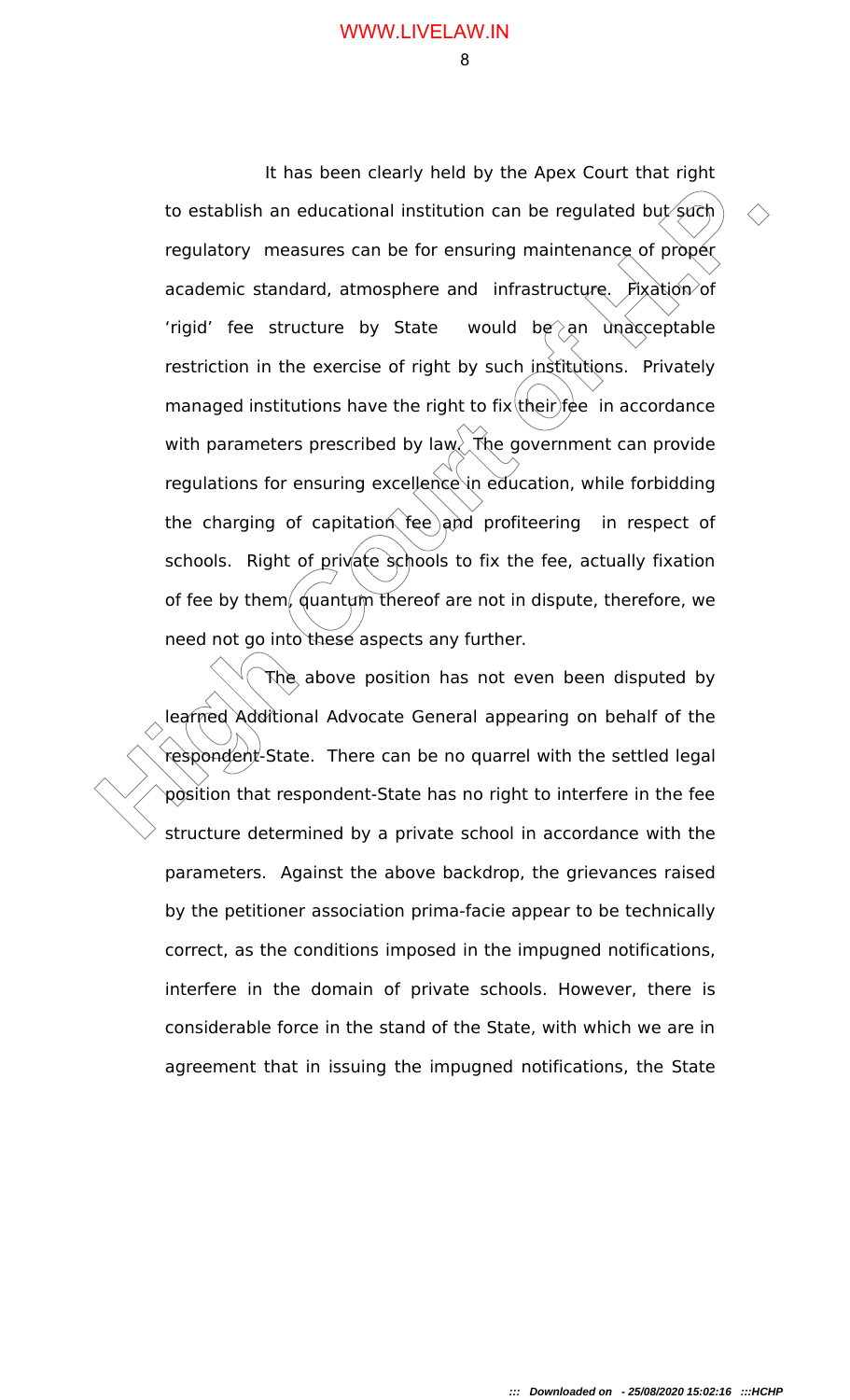private schools with respect to fixation of fee and other charges  $\Diamond$ <br>by them. The notification in question (*already extracted above)*<br>has only deferred the collection of some fees and charges usually<br>levied by the scho has not actually encroached upon the specific domain of the private schools with respect to fixation of fee and other charges by them. The notification in question (already extracted above) has only deferred the collection of some fees and charges usually levied by the schools, while permitting them to collect only the tuition fee during the lockdown period. This was only a restriction imposed upon such schools.  $\Diamond$  By imposing such restriction State has not encroached upon the right of the schools to fix their fee structure. The need and necessity for temporarily restricting the right of schools for realizing the fee/charges and the authority behind imposing such restrictions is being discussed hereinafter.

4(iii) Notification issued by the State without there being any statutory authority.

 $4(iii)(a) \vee \vee$  The impugned notification has been issued in exercise of powers conferred under Section 14 of H.P. Private Educational Institutions (Regulation) Act 1997 (In short Act of 1997) read with Rule 15 & 16 of the Himachal Pradesh Educational Institutions (Regulations) Rules, 2003 (in short 2003 Rules) and other enabling provisions of this Act and Rules framed thereunder. These provisions of the Act and Rules are extracted hereinafter:

> "Section-14. Direction of the competent authority:- Without prejudice to the provisions of Section 13, the competent authority may, from time to time, issue such directions regarding the management (including accommodation and infra structural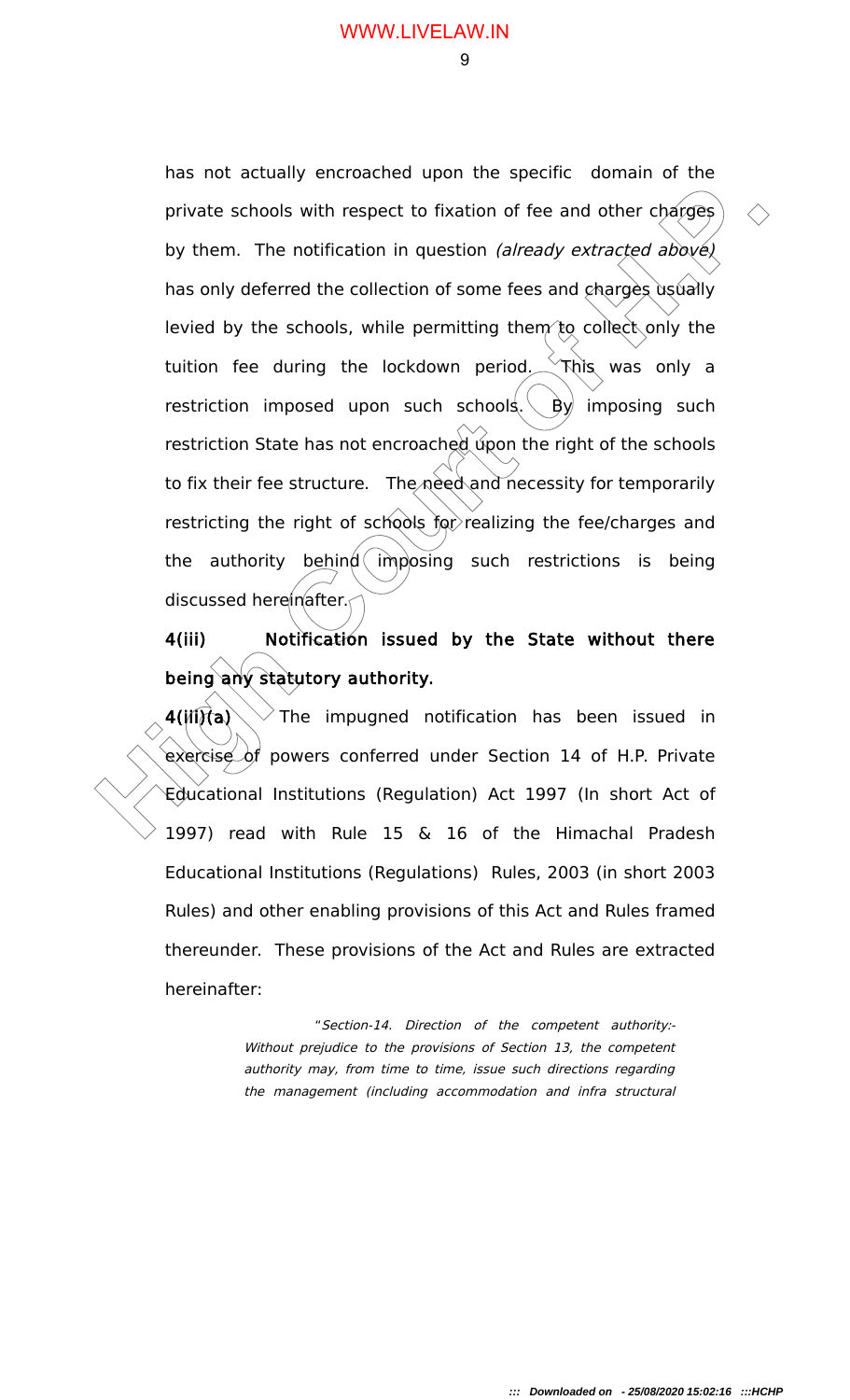10

facilities) of a private educational institution as it may think fit and it shall be the duty of the manager of such private educational institution to carry out such directions within such time as may be fixed by the competent authority in this behalf."

Rules 15 and 16 of the 2003 Rules read as under:

"15. Every private educational institutions shall bring out prospectus giving detail of the management running the institution, detail of the staff their qualifications, fees, funds and donations to be charges from the students and other relevant information about the institution and shall also contain the permission of the Govt. to establish and run the institution.

16. Proper record of the receipt books to be used for charging fees and funds and other income etc. shall be maintained."

**Shill be the diversion of the manager of such private educations**<br>  *Institution to carry out such directions within such sime as may be***<br>** *fixed by the competent authority in this behalt.***<br>
<b>Rules 15 and 16 of the 2003** The above provisions do not reflect specific reservation of any power by the State, to regulate the payment of fee and other charges determined by the private schools. However, the envisaged object of the Act of 1997 is "An Act to provide for the regulation of private educational institutions in the State of Himachal Pradesh".

It is contended on behalf of the State that the restrictions imposed on private schools under impugned notifications are within the ambit and scope of the object of the 1997 Act. State has neither the right to encroach upon the power of the schools to fix the fee structure in accordance with the parameters prescribed in the judicial pronouncements nor the State has interfered with the fee and charges fixed by the unaided privately managed schools but has only 'regulated' the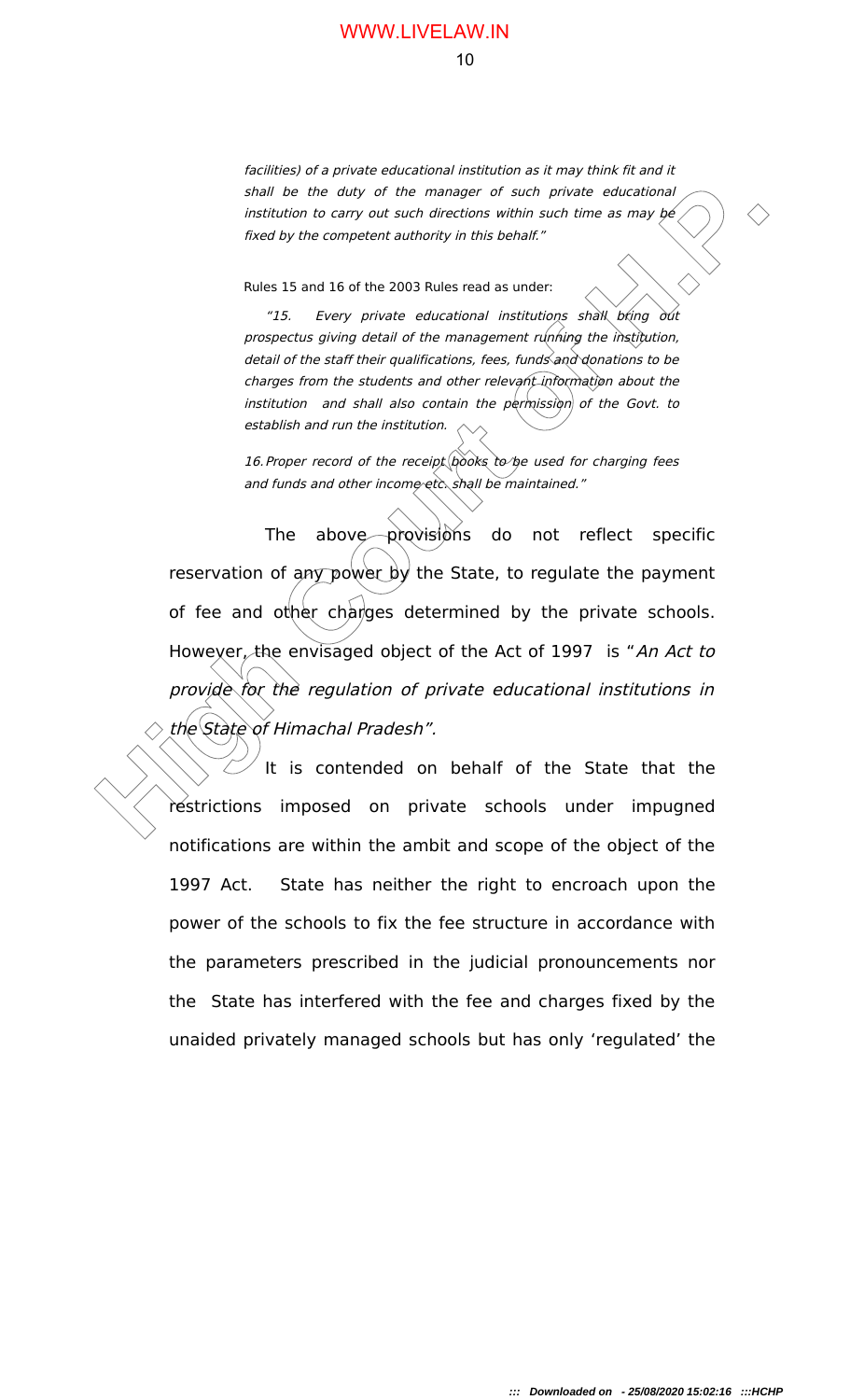realization thereof during the period for which the schools are to remain closed on account of COVID-19 pandemic.

remain closed on account of COVID-19 pandemic.<br>
Learned Additional Advocate General further<br>
submitted that though the impugned notifications have not<br>
specifically been stated to have been issued under Disaster<br>
Manageme Learned Additional Advocate General further submitted that though the impugned notifications have not specifically been stated to have been issued under Disaster Management Act, 2005 and Epidemic Disease Act, 1897, but the fact remains that various emergent measures) were taken by the State under the provisions of these two enactments for reducing and containing the spread of  $\text{CQWD-19}$  virus, which resulted in lockdown, forced closure  $\varphi$ f all business, economic resources, gradually affected possibly every single life in many ways and caused loss of earning/income/business. Schools were not any exception and had to be closed down w.e.f. 14.3.2020. He referred to Sections 23 and 40 of Disaster Management Act in support of issuance of the notifications:

 $\sqrt{2}$ 3. State Plan.—(1) There shall be a plan for disaster management for every State to be called the State Disaster Management Plan.

(2) The State Plan shall be prepared by the State Executive Committee having regard to the guidelines laid down by the National Authority and after such consultation with local authorities, district authorities and the people's representatives as the State Executive Committee may deem fit.

(3) The State Plan prepared by the State Executive Committee under sub-section (2) shall be approved by the State Authority. (4) The State Plan shall include,—

 (a) the vulnerability of different parts of the State to different forms of disasters;

(b) the measures to be adopted for prevention and mitigation of disasters;

(c) the manner in which the mitigation measures shall be integrated with the development plans and projects;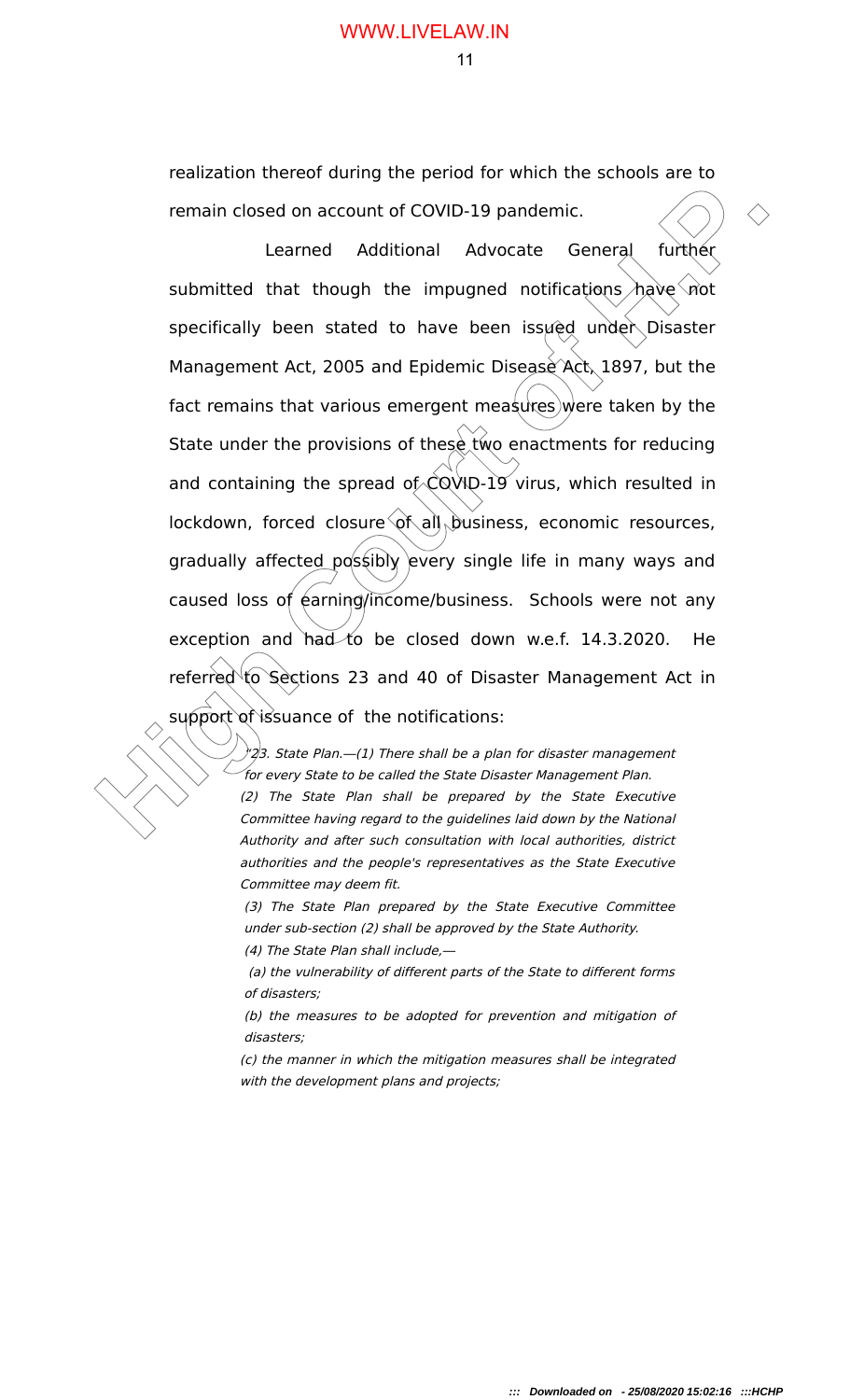(d) the capacity-building and preparedness measures to be taken; (e) the roles and responsibilities of each Department of the Government of the State in relation to the measures specified in clauses (b), (c) and (d) above;

(f) the roles and responsibilities of different Departments of the Government of the State in responding to any threatening disaster situation or disaster.

(5) The State Plan shall be reviewed and updated annually.

(6) Appropriate provisions shall be made by the State Government for financing for the measures to be carried out under the State Plan.

(7) Copies of the State Plan referred to in sub-sections (2) and (5) shall be made available to the Departments of the Government of the State and such Departments shall draw up their own plans in accordance with the State Plan.

40. Disaster management plan of departments of State.-(1) Every department of the State Government, in conformity with the guidelines laid down by the State Authority, shall-

(a) prepare a disaster management plan which shall lay down the following.

(i) the types of disasters to which different parts of the State are vulnerable;

(ii) integration of strategies for the prevention of disaster or the mitigation of its effects or both with the development plans and programmes by the department;

 $\langle$ i $\rangle$ ) the roles and responsibilities of the department of the State in  $\ell$ the event of any threatening disaster situation or disaster and emergency support function it is required to perform;

(a) the critics and responsibilities of each research in the  $\alpha$  court of the State in enhancement of the State in enhancement of the measures specified in Court of the critics and responsibilities of different Departmen (iv) present status of its preparedness to perform such roles or responsibilities or emergency support function under sub-clause (iii); (v) the capacity-building and preparedness measures proposed to be put into effect in order to enable the Ministries or Departments of the Government of India to discharge their responsibilities under section 37;

> (b) annually review and update the plan referred to in clause (a); and

> (c) furnish a copy of the plan referred to in clause (a) or clause (b), as the case may be, to the State Authority.

> (2) Every department of the State Government, while preparing the plan under sub-section (1), shall make provisions for financing the activities specified therein.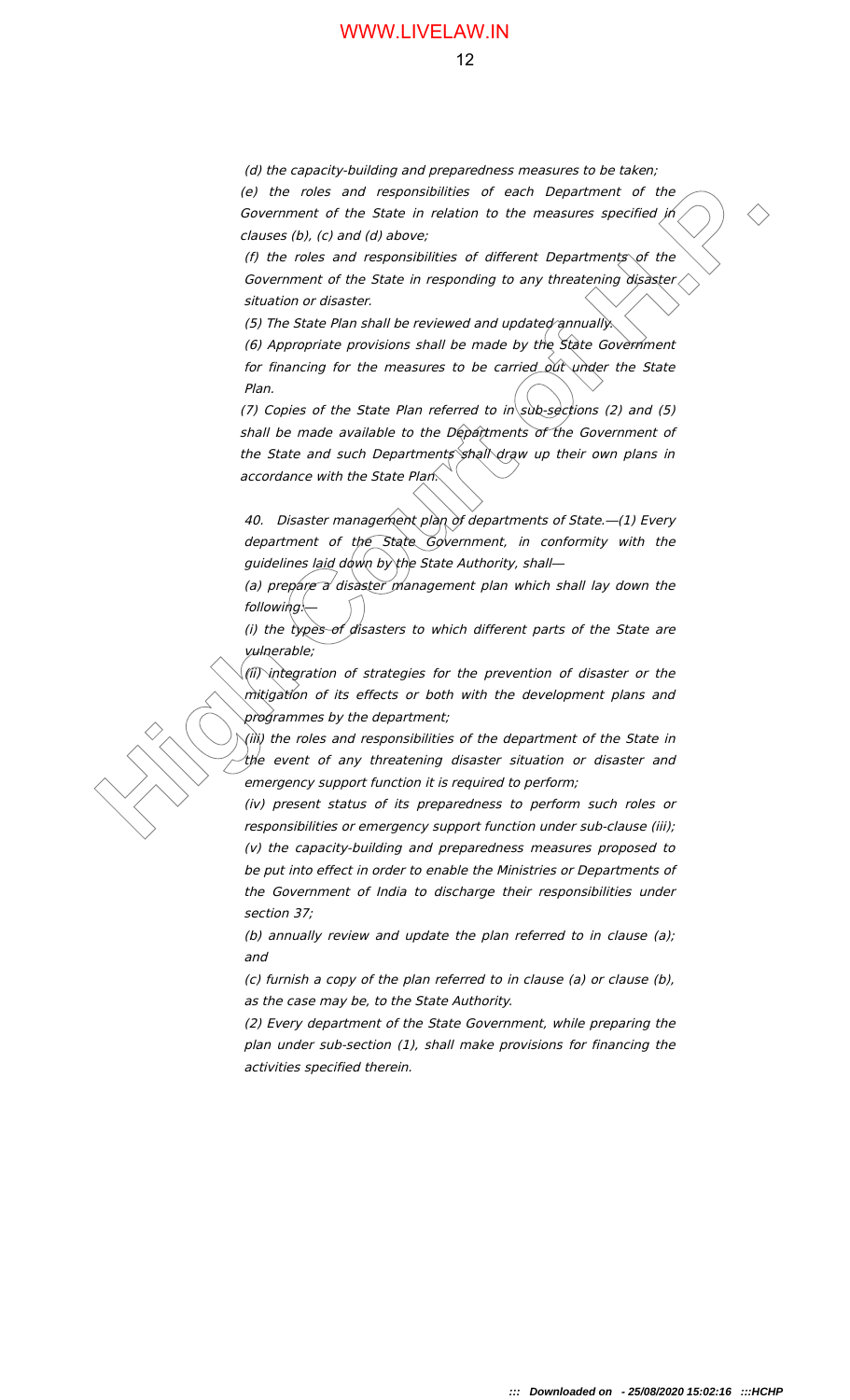(3) Every department of the State Government shall furnish an implementation status report to the State Executive Committee regarding the implementation of the disaster management plan referred to in sub-section (1)."

The words 'disaster management' and 'mitigation' have been defined in Section 2 of the Disaster Management Act as follows:

> "2(e) "disaster management" means a continuous and integrated process of planning, organizing, coordinating and implementing measures which are necessary or expedient for-

- (i) prevention of danger or threat of any disaster;
- (ii) mitigation or reduction of risk of any disaster or its severity or consequences;
- (iii) capacity-building;
- (iv) preparedness to deal with any disaster;
- (v) prompt response to any threatening disaster situation or disaster;
- (vi)  $\setminus$  assessing the severity or magnitude of effects of any disaster;
- (vii) evacuation, rescue and relief;
- (viii)) rehabilitation and reconstruction;

 $\hat{Z}(i)$  "mitigation" means measures aimed at reducing the risk, impact or effects of a disaster or threatening disaster situation."

*implementation status report to the State Executive Committee<br> High Court of the Court of the distance management plants<br> <i> High Court of the distance management plants***<br>
<b>11.** The words 'distaster management' and 'mit Taking note of these enactments as well as various orders passed, directions issued, action taken and advisories issued from time to time by Government of India as well as by the State, closure of all the schools was ordered by the State government on 14.3.2020. Issuance of impugned directions by State to private schools in such circumstances to meet emergent and unprecedented situation cannot be said to be without authority.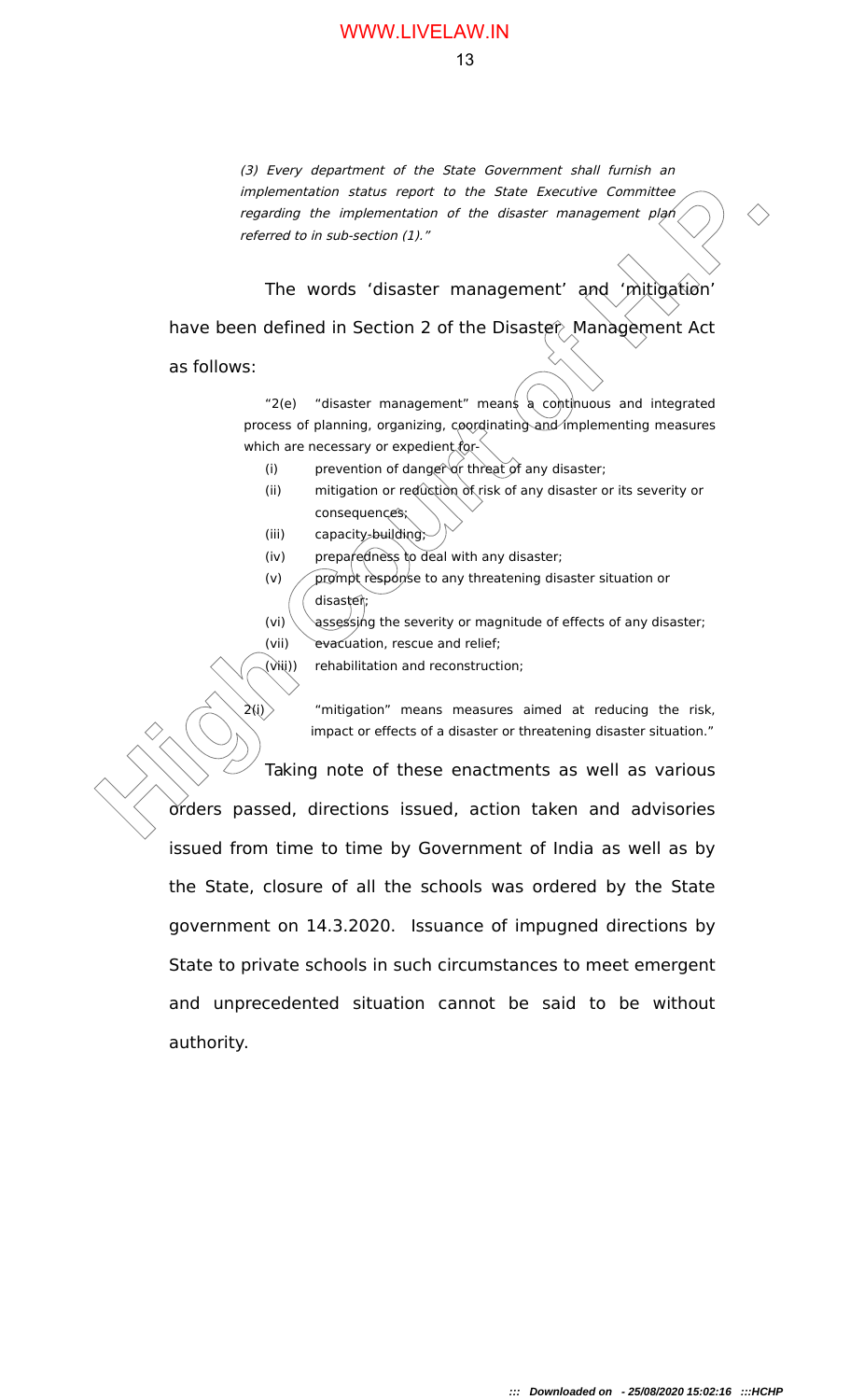respondent-State to frame 'the Himachal Pradesh Epidemic<br>
Disease (COVID-19) Regulations, 2020' vide notification dated<br>
11.3.2020 under the Epidemic Disease Act. These were further<br>
amended on 14.3.2020 empowering the Sta 4(iii)(b) Contagion COVID-19 compelled the respondent-State to frame 'the Himachal Pradesh Epidemic Disease (COVID-19) Regulations, 2020' vide notification dated 11.3.2020 under the Epidemic Disease Act. These were further amended on  $14.3.2020$  empowering the State and certain officers to issue orders for surveillance, prevention, control and treatment of the Epidemic Disease. Section  $23$  of the Disaster Management Act, 2005 makes it mandatory for the State to have State Disaster Management Plans. It enjoins upon State government to adopt measures) for prevention and mitigation of disasters as well as to lay down manner in which the mitigation measures are to be integrated with plans and objects. Section 38 makes it mandatory for the State government to take measures for the purpose of Disaster Management, while specifying some of such measures. Section 39 specifies the responsibilities of every government department in regard to prevention, mitigation, preparedness and response to disasters. To contain the spread of disease, all educational institutions in the State were ordered to be closed on 14.3.2020. By this time winter closing schools in the State had already started functioning though many of these institutions probably had not realized the school fees, last date for deposit of which was 30.3.2020. The education department thereafter came out with impugned notifications/communications. The closure of the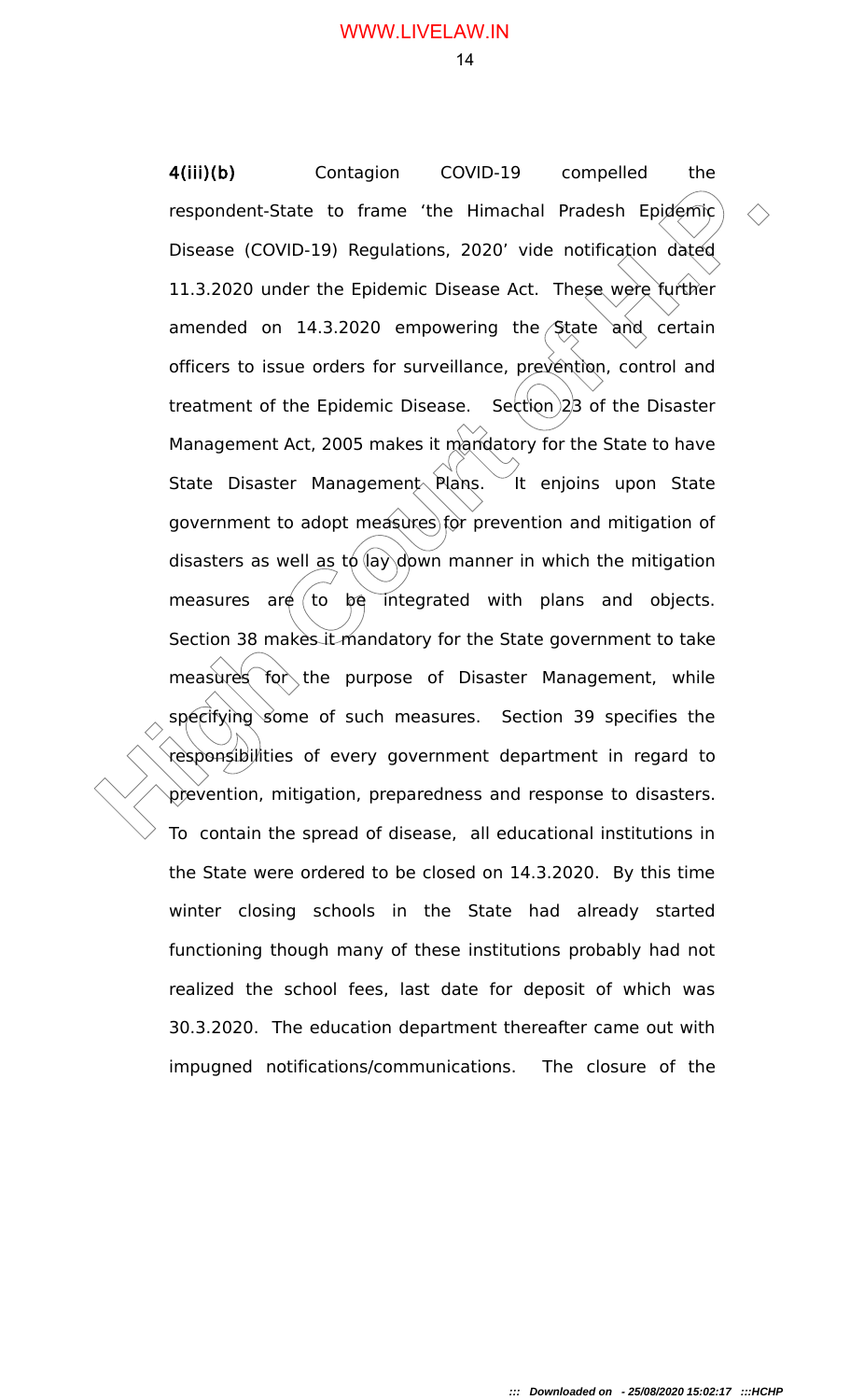15

Epidemic Disease Act, Disaster Management Act, 2005 and<br>
Regulations framed under the Acts. State's temporarily<br>
regulating the payment/deposit of fee/charges already fixed by<br>
the schools under such scenario cannot be st schools was ordered by the State under the provisions of Epidemic Disease Act, Disaster Management Act, 2005 and Regulations framed under the Acts. State's temporarily regulating the payment/deposit of fee/charges already  $\hat{x}$  fixed by the schools under such scenario cannot be stricto-senso termed as infringement with the rights of such institutions to determine and fix their fees. Its only the realization of the fees/charges already fixed by such institutions,  $\cos \theta$  hich has been deferred under the impugned notification. The same has not even been waived of. State has the authority to regulate payment of fees/charges due from parents of wards studying in the private schools, which were closed by the State to combat an emergent situation. Desperate times demands desperate measures. One also cannot loose right of the object of Act of 1997, which is to 'regulate' private educational institutions. For regulating the institutions, such measures were the need of the hour when scores of people suddenly lost their means of livelihood.

In the above context, it will be apposite to take note of (2018) 8 Supreme Court Cases 321, titled Union of India versus Mool Chand Kharaiti Ram Trust, wherein following was observed regarding power of State to issue executive directions under Article 162 of the Constitution of India:

> "90. We are of the considered opinion that there was no necessity of enacting a law, as the policy/rules under which the land has been obtained, the hospitals were obligated to render free treatment as the land was allotted to them for earning no profit and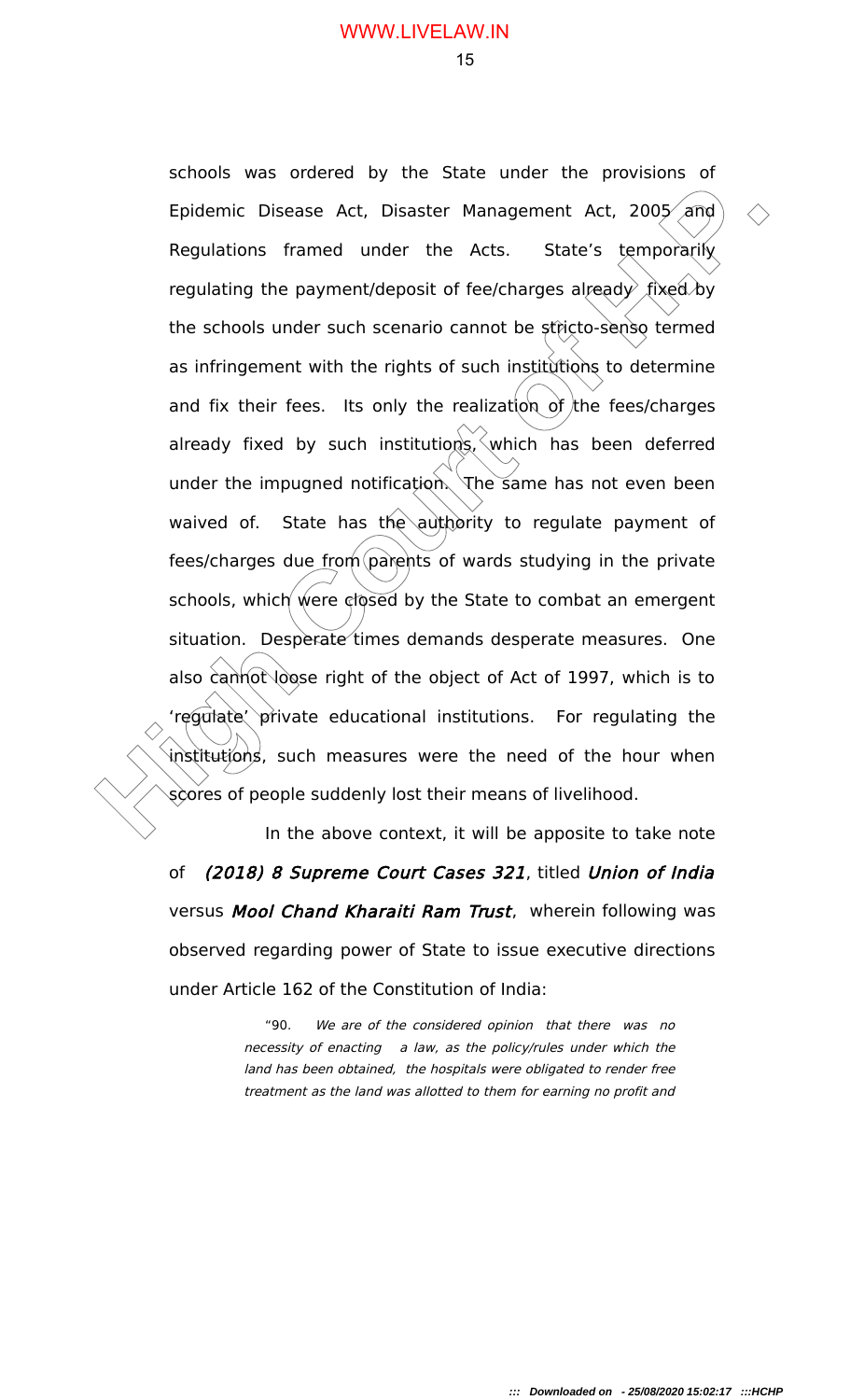16

held in trust for public good. Similar is the provision in the 1981 rules and apart from that the regulations framed by the Medical Council of India also enjoins upon the medical profession to extend such help and in view of the object of the hospitals, trust, and missionaries it is apparent that there was no necessity  $\circ$ of any legislation and the Government was competent to enforce in the circumstances, the contractual and statutory liability and on common law basis.

From that from that the regulations framed by the Nederlay Court of the analysis control of the dial of the spectral control of the spectral control of the spectral control of the control of the control of the control of 91. The right to carry on the medical profession has not been restricted, however, what was enjoined upon the respondenthospitals to perform otherwise had been  $g\psi$ en a concrete shape. Thus, it was permissible to issue circular in the exercise of power under Article 162 of the Constitution. It was urged on behalf of the hospitals that they were doing a charitable work at their own, thus, it could not be said to be a restriction within the meaning contemplated under Article 19(6) for which a law was required. No new restriction has been imposed for the first time under Article 19(6) of the Constitution of India, as such in our opinion, there was no necessity for enacting a law, such guidelines could be issued under the executive powers.

92. In Ram Jawaya Kapur v. State of Punjab, AIR 1955 SC 549, this Court observed that it is open to the State to issue executive orders even if there is no legislation in support thereof provided the State could legislate on the subject in respect of which action is taken. There can be executive orders in the absence of legislation in the field. This Court has observed:

 $\mathbb Z$  Article 73 of the Constitution relates to the executive powers of the Union, while the corresponding provision in regard to the executive powers of a State is contained in article 162. The provisions of these articles are analogous to those of section 8 and 49(2) respectively of the Government of India Act, 1935 and lay down the rule of distribution of executive powers between the Union and the States, following the same analogy as it provided in regard to the distribution of legislative powers between them. Article 162, with which we are directly concerned in this case, lays down:

"162. Extend of executive power of State.-Subject to the provisions of this Constitution, the executive power of a State shall extend to the matters with respect to which the Legislature of the State has the power to make laws:

Provided that in any matter with respect to which the Legislature of a State and Parliament have power to make laws, the executive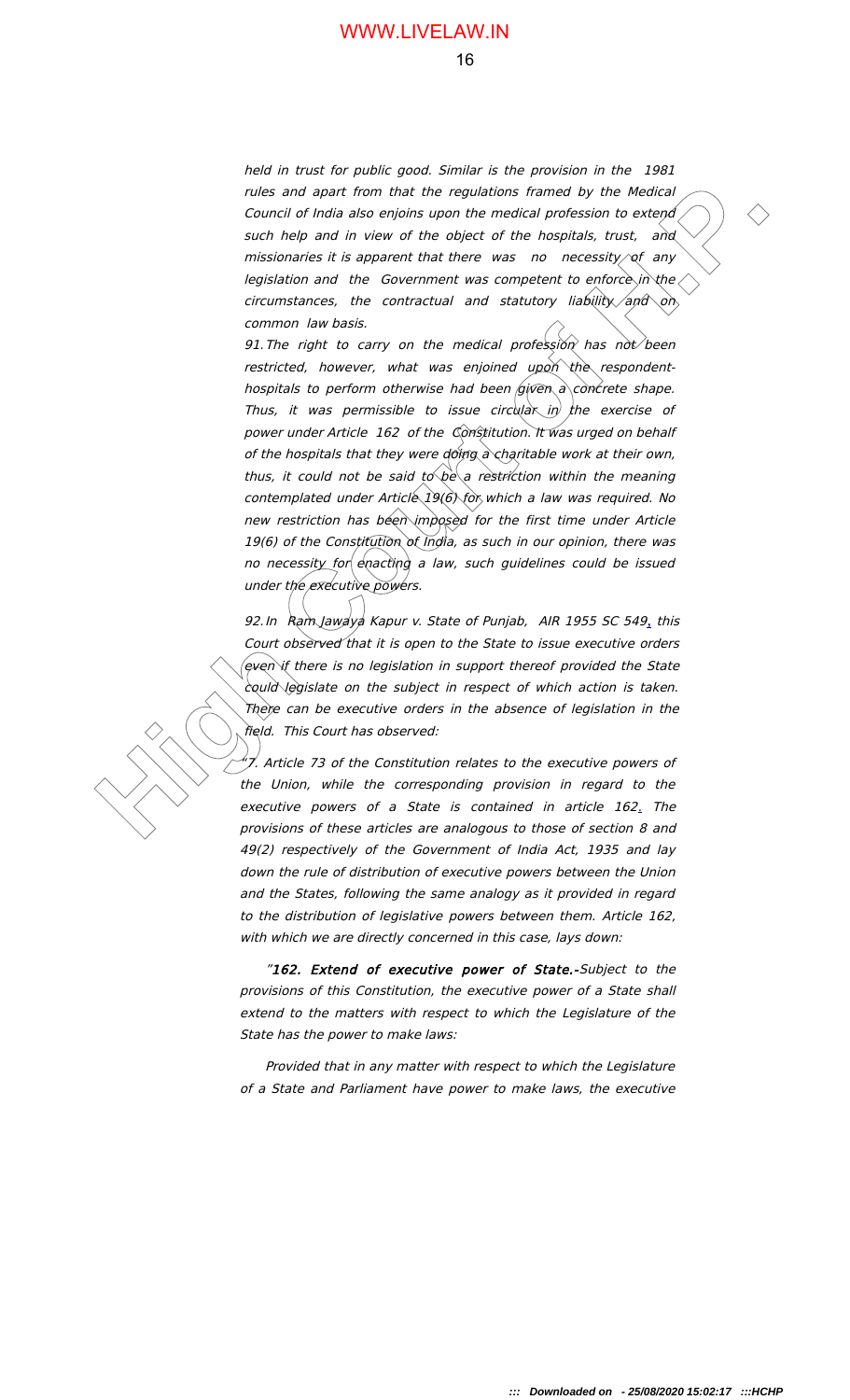power of the State shall be subject to, and limited by, the executive power expressly conferred by this Constitution or by any law made by Parliament upon the Union or authorities thereof."

power expressly conferred by this Constitution or by any law made<br>
by parametar upon the buno or earliering therefore.<br>
Thus, under this article, the executive surforing of the State is<br>
Decedive in respect to matter to ma Thus, under this article, the executive authority of the State is executive in respect to matters enumerated in List II of Seventh Schedule. The authority also extends to the Concurrent List/except as provided in the Constitution itself or in any law passed by the Parliament. Similarly, article 73 provides that the executive powers of the Union shall extend to matters with respect to which the Parliament has power to make laws and to the exercise of such rights, authority and jurisdiction as are exercisable by the Government of India by virtue of any treaty or any agreement. The proviso engrafted on clause (1) further lays down that although with regard to the matters in the Concurrent List the executive authority shall be ordinarily left to the State it would be open to t Parliament to provide that in exceptional cases the executive power of the Union shall extend to these matters also.

Neither of these articles contain any definition as to what the executive function is and what activities would legitimately come within its scope. They are primarily concerned with the distribution of the executive power between the Union on the one hand and the States on the other. They do not mean, as Mr. Pathak seems to suggest, that it is only when the Parliament or the State Legislature has legislated on certain items appertaining to their respective lists, that the Union or the State executive, as the case may be, can proceed to function in respect to them.

On the other hand, the language of article 162 clearly indicates that the powers of the State executive do extend to matters upon which the state Legislature is competent to legislate and are not confined to matters over which legislation has been passed already. The same principle underlies article 73 of the Constitution. These provisions of the Constitution, therefore, do not lend any support to Mr. Pathak's contention.

#### xxx xxx xxx

12. It may not be possible to frame an exhaustive definition of what executive function means and implies. Ordinarily, the executive power connotes the residue of governmental functions that remain after legislative and judicial functions are taken away.

The Indian Constitution has not indeed recognised the doctrine of separation of powers in its absolute rigidity but the functions of the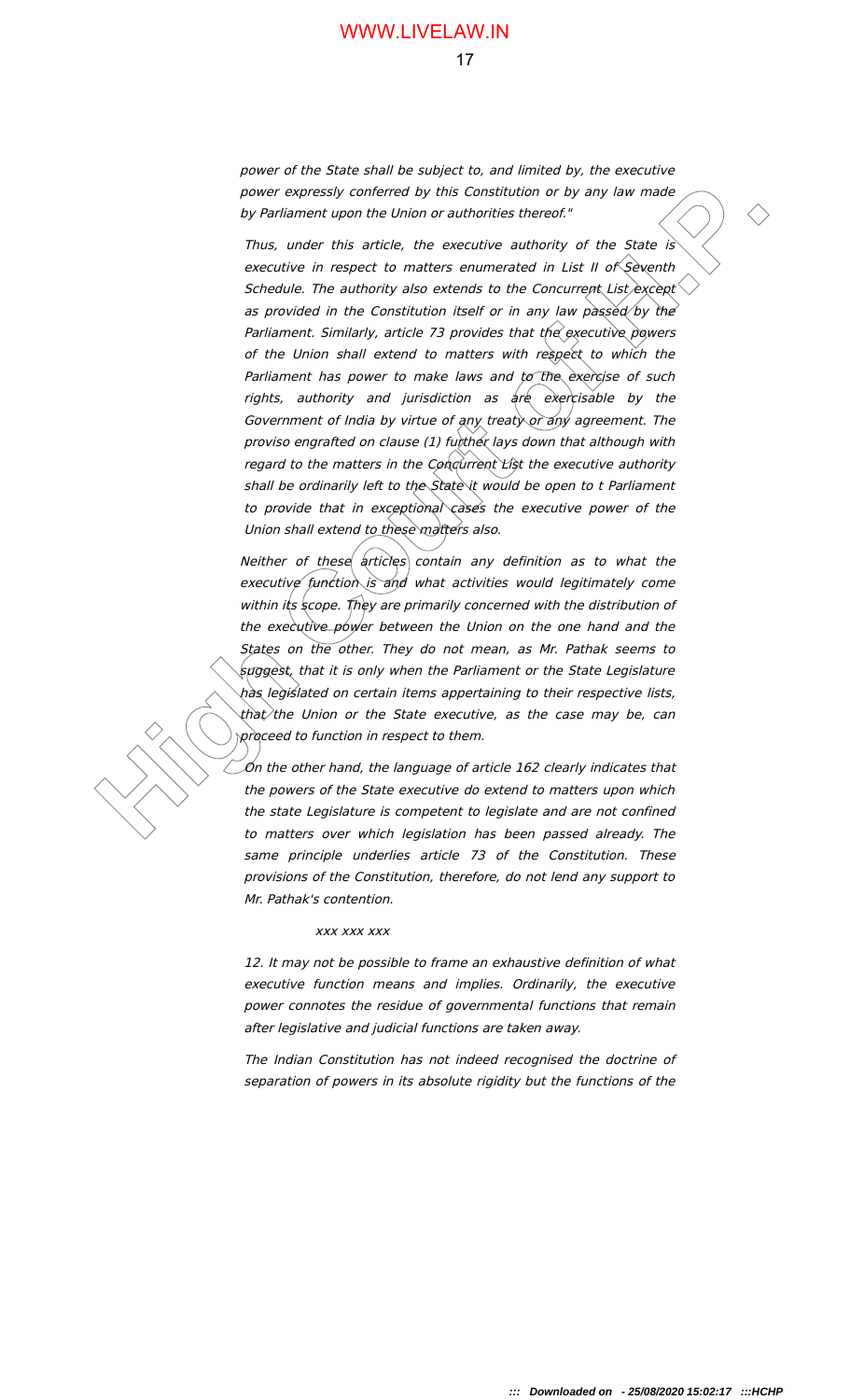18

different parts or branches of the Government have been sufficiently differentiated and consequently it can very well be said that our Constitution does not contemplate assumption, by one organ or part of the State, of functions that essentially belong to another. The executive indeed can exercise the powers of departmental or subordinate legislation when such powers are delegated to it by the legislature.

It can also, when so empowered, exercise judicial functions in a limited way. The executive Government, however, can never go against the provisions of the Constitution or of any law. This is clear from the provisions of article 154 of the Constitution but, as we have already stated, it does not follow from this that in order to enable the executive to function there must be a law already in existence and that the powers of executive are limited merely to the carrying out of these laws.

solutionly differentiated and consequently it can very well be said of the since the state of the state. As one of the state of the content of the content of the state of the content of the state of the content of the sta 13. The limits within which the executive Government can function under the Indian Constitution can be ascertained without much difficulty by reference to the form of the executive which our Constitution has set up. Our Constitution, though federal in its structure, is modelled on the British Parliamentary system where the executive is deemed to have the primary responsibility for the formulation of governmental policy and its transmission into law though the condition precedent to the exercise of this responsibility is it's retaining the confidence of the legislative branch of the State.

The executive function comprises both the determination of the policy as well as carrying it into execution. This evidently includes the initiation of legislation, the maintenance of order, the promotion of social and economic welfare, the direction of the foreign policy, in fact, the carrying on or supervision of the general administration of the State.

xxx xxx xxx

17. Specific legislation may indeed be necessary if the Government require certain powers in addition to what they possess under ordinary law in order to carry on the particular trade or business. Thus when it is necessary to encroach upon private rights in order to enable the Government to carry on their business, a specific legislation sanctioning such course would have to be passed.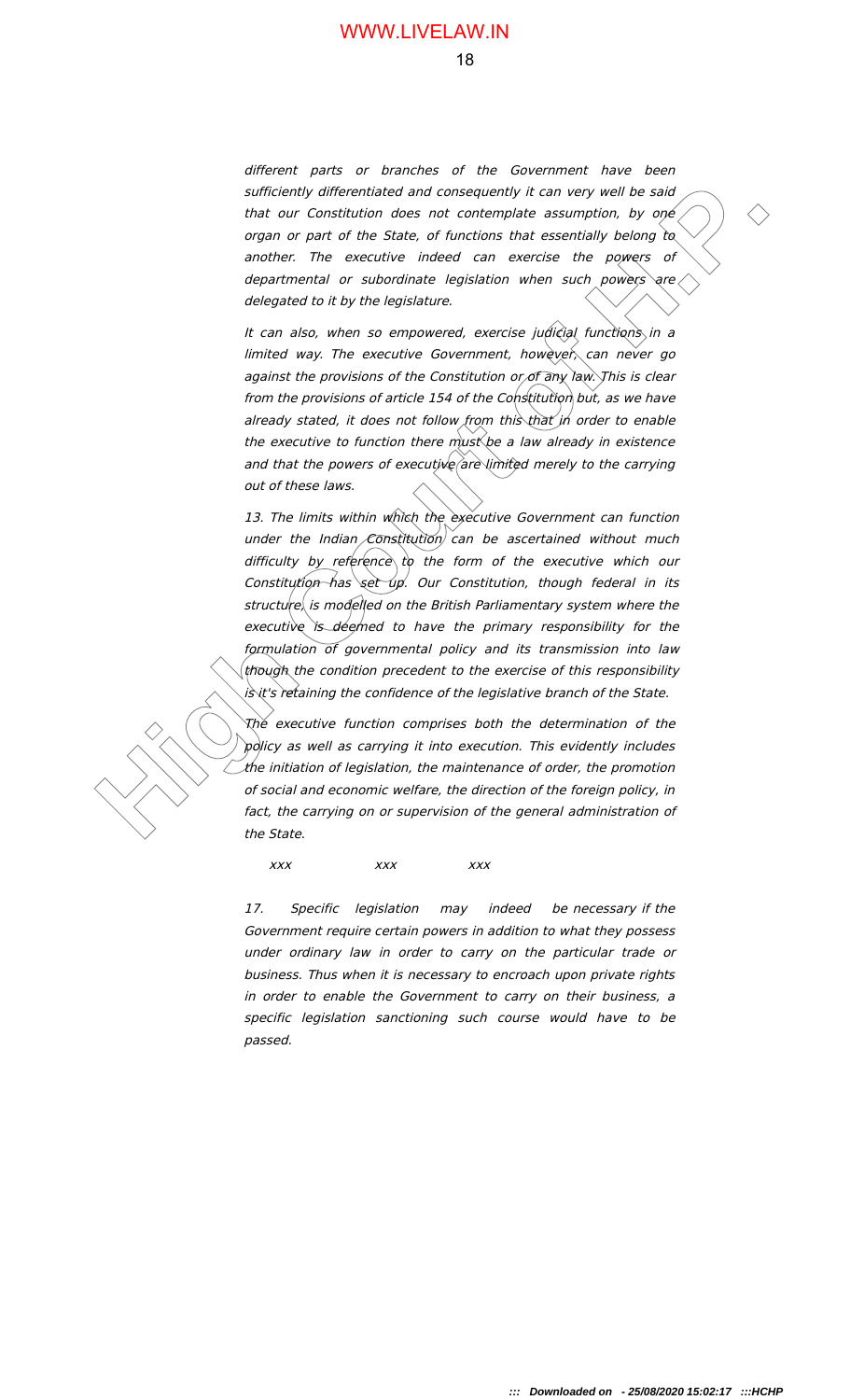18. In the present case it is not disputed that the entire expenses necessary for carrying on the business of printing and publishing the textbooks for recognised schools in Punjab were estimated and shown in the annual financial statement and that the demands for grants, which were made under different heads, were sanctioned by the State Legislature and due Appropriation Acts were passed.

For the purpose of carrying on the business the Government do not require any additional powers and whatever is necessary for their purpose, they can have by entering into contracts with authors and other people. This power of contract is expressly vested in the Government under article 298 of the Constitution. In these circumstances, we are unable to agree with Mr. Pathak that the carrying on of the business of printing and publishing textbooks was beyond the competence of the executive Government without a specific legislation sanctioning such course."

*necessary for carrying on the business of printing and publishing the*<br> *restands for recognined schools in Punjab were estimated and<br>
storm in the amual financial statement and that the demands how<br>
proxis, which were mo* Apex Court held that executive power connotes the residue of governmental functions that remain after legislative and judicial functions are taken away. The executive cannot go against the provisions of the Constitution or of any law. It is not necessary that in order to enable the executive to function, there must be a law already in existence and that powers of executive are limited merely to the carrying out of this law. Therefore, what cumulatively emerges from the above discussion is that the State had the authority to issue impugned directions to the private schools in the given facts and circumstances.

5. Reasonableness of Restrictions:

5(i) Necessity of State to temporarily regulate/restrict the realization of the fee and charges normally levied by private schools, in view of exigencies of situations arising because of lockdown and curfew imposed in the State due to spread of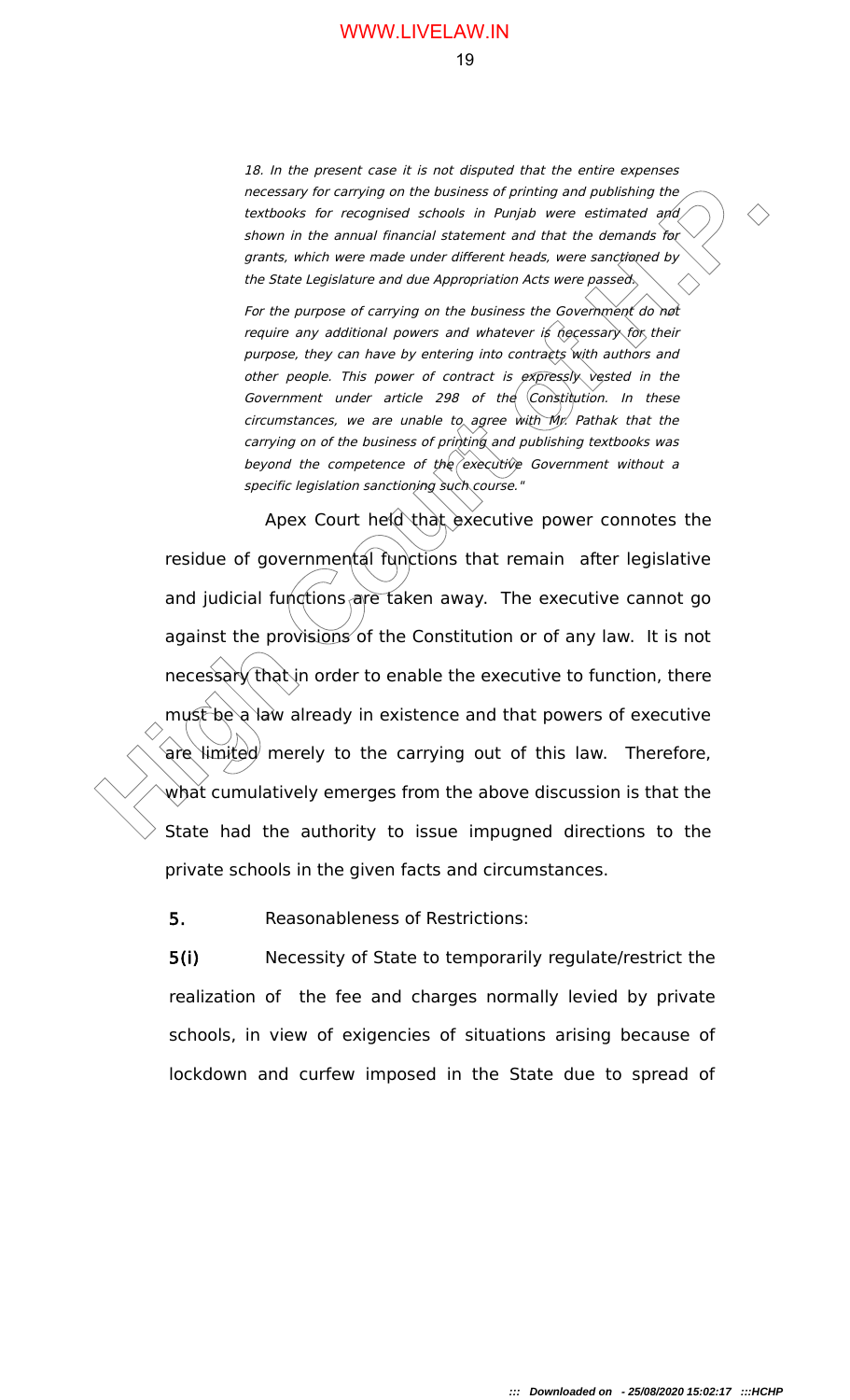COVID-19, is understandable And in view of discussion made hereto before, such temporarily measures so taken by the State in the impugned notification cannot be said to be without any authority. However, the restrictions, even though imposed temporarily, cannot be unreasonable or arbitrary.

5(ii) The sum and substance of the restrictions imposed by the State with the right of private schools  $\mathsf{t}\phi$  collect fee and other charges under the impugned notification dated 27.5.2020 can be summed up as under: $<sub>z</sub>$ </sub>

# Tuition Fee

hereto before, such temporarily measures so taken by the State<br>
in the impugned notification cannot be said to be without any<br>
authority. However, the restrictions, even though imposed<br>
temporarily, cannot be unreesonable a) Private schools can charge and collect only the Tuition Fee. Such charges and collection can only be on monthly basis and only from those classes going online. Tuition fee cannot be increased. No other fee or any hidden charges are to be added towards tuition fee.

 $\mathbf{b}$   $\gg$  /No fine can be charged in case of non-payment of tuition fee during lockdown period.

c) Name of student cannot be struck off from the school on account of non-payment of tuition fee. Such a student cannot be deprived of the facility of online classes/reading material.

## Transport charges

Private schools cannot charge any transportation fee during lockdown period.

# **Other Funds**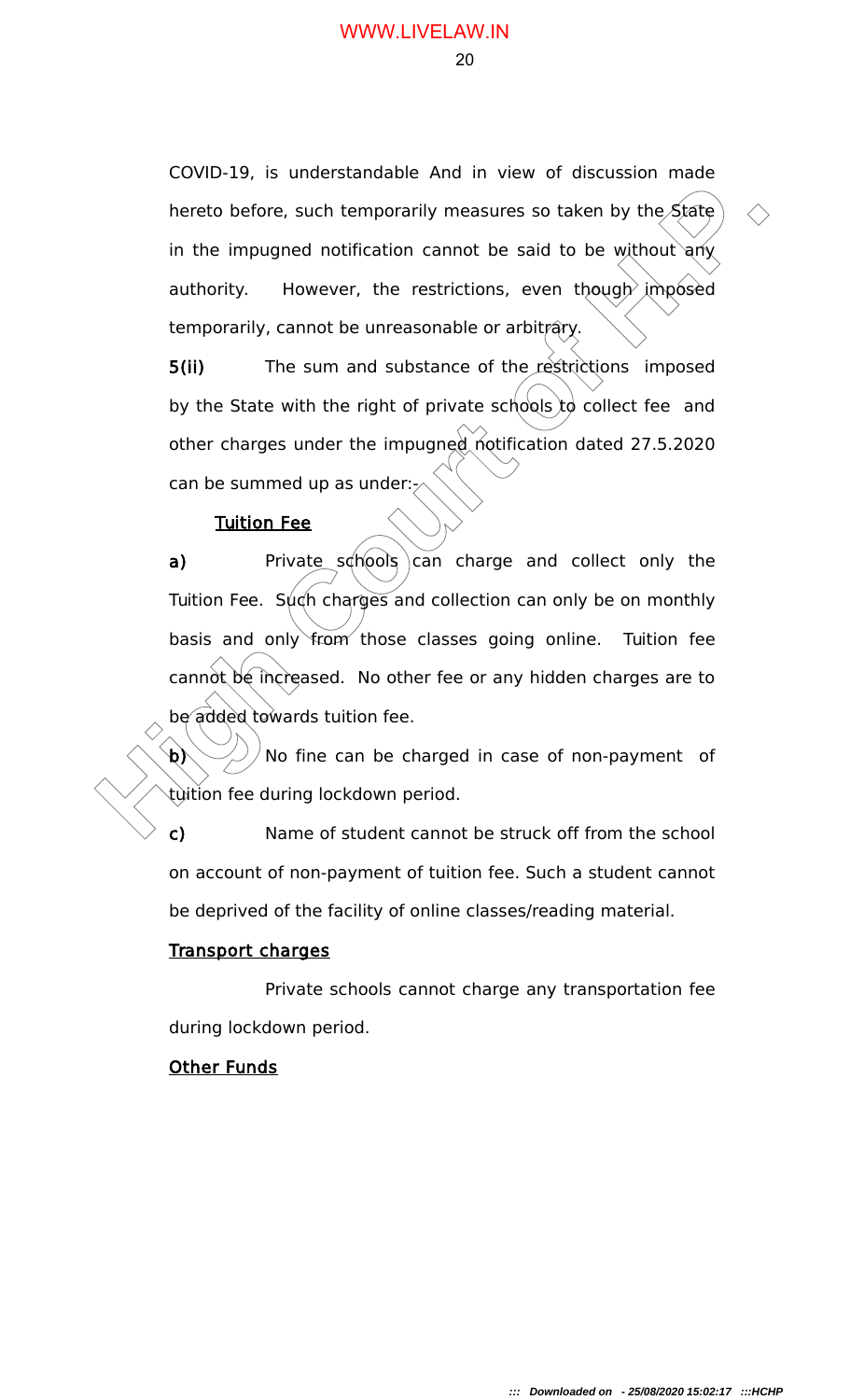21

Collection of building funds, maintenance fund, sports fund, computer fee, co-curricular fee etc. will stand deferred during lockdown period.

# Salary/Emoluments to Staff & Working of Staff

Monthly salary being paid to its teaching/nonteaching staff shall not be stopped by the private schools. The existing emoluments shall also not be reduced in the name of non-availability of funds. If required, deficiency in the funds can be made good from the Society/Trust running the school.

sports fund, computer fee, co-curricular fee etc. will, stand<br>deferred during lockdown period.<br>Salary/Emoluments to Staff & Working of Staff<br>Monthly salary being paid to its teaching/non-<br>teaching staff shall not be stoppe 5(iii) While directing the private schools to neither stop payment of monthly  $\sinh(\theta)$  nor reduce the existing total emoluments being paid to their teaching and non-teaching staff but at the same time permitting the schools to collect only the tuition fee, that too on monthly basis without authorizing them  $to$  compulsorily realize even this tuition fee is an unreasonable restriction. As in such situation incoming of funds have been made more or less voluntary, dependant on the goodwill of the parents whereas outgoing payments to be made by the schools are mandatory. Learned Additional Advocate General could not justify as to why even the tuition fee has not been permitted to be collected compulsorily by the private schools. This is rather an illogical and arbitrary condition. In case, the privately managed schools can not authoritatively charge even the 'tuition fee' then it is beyond comprehension as to how they will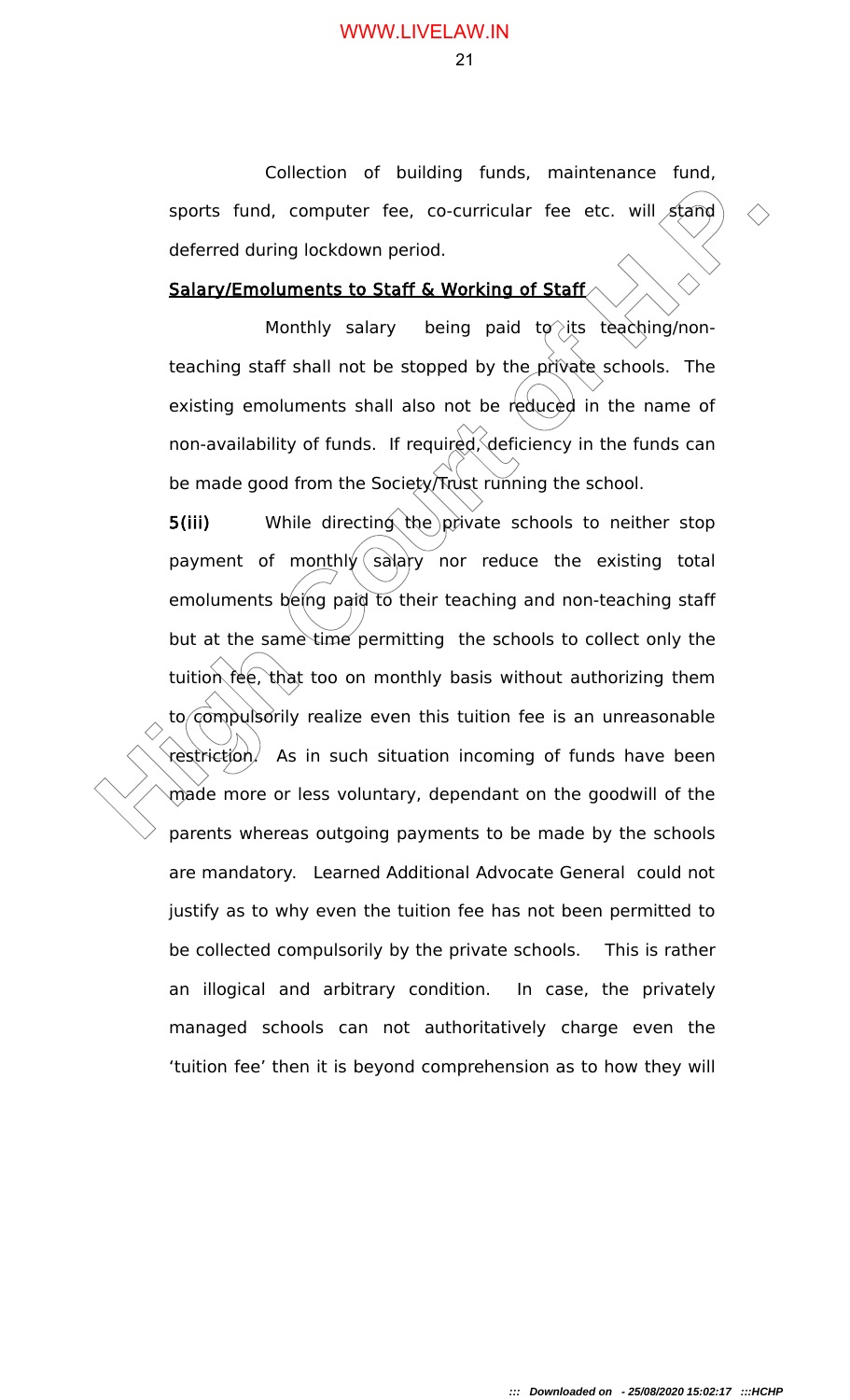pay the monthly salary/emoluments to not only their teaching but non-teaching staff as well. It cannot be assumed that private schools have unending supply of reserve funds with them. Thus conditions No. 6,7 and 8 in the impugned communication dated 27.5.2020 run in contradiction to each others' professed object. The object sought to be achieved in condition No. 8 will eventually be defeated by condition Nos. 6 and 7.

but non-teaching staff as well. It cannot be assumed that private schools have unending supply of reserve funds with them. Thus conditions No. 6,7 and 8 in the implugated communication dated 27.5.2020 run in contradiction We cannot loose sight of the fact that by and large wards of affluent/reasonably well off families study in the private schools. Private schools are sought after because of the status and reputation they enjoy. These schools may have been closed temporarily but are required to maintain their already created infrastructure and instructional facilities. Their recognition and affiliation also depends upon compliance of these aspects. These schools are not financially aided by the State government. Whether all this can be met from tuition fees alone is another question. Neither we have the facts nor the figures to deal with the income and expenditure of the schools nor we intend to go into the related factual muddle. But these aspects do need consideration by the State while imposing temporary restrictions upon the private schools.

> 5(iv) It has also been argued on behalf of the private schools that apart from tuition fees, they are also entitled to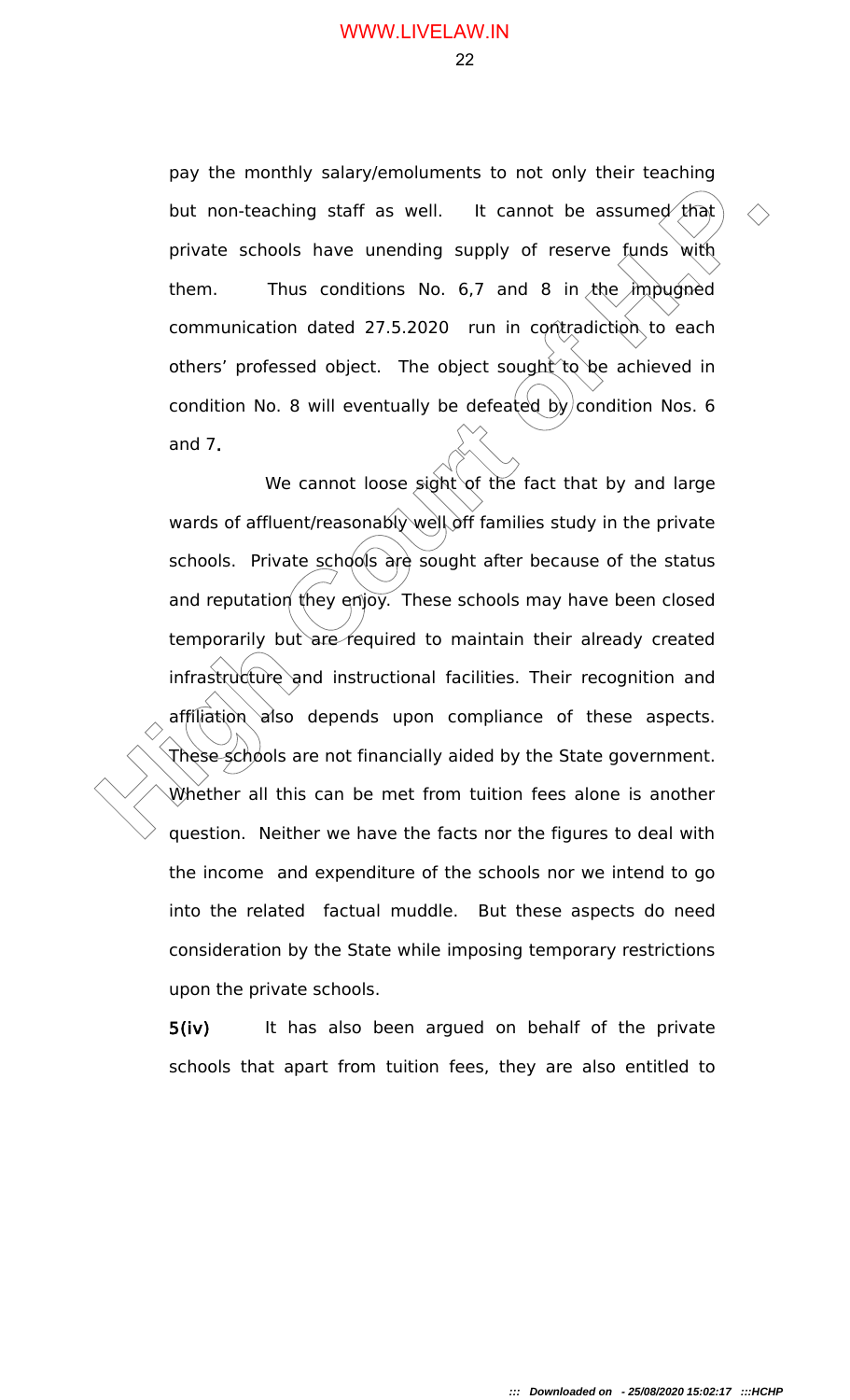only the maintenance and fuel of vehicles but also cover the insurance payments, loan installments, taxes, salaries of transport staff. Further it has been submitted that annual charges levied by the schools amongst others collect the transport charges. The transport charges cover not only the maintenance and fuel of vehicles but also cover the insurance payments, loan installments, taxes, salaries of transport staff. Further it has been submitted that annual charges levied by the schools amongst others cover repayment of loans taken for building infrastructure of the school and would also be required for carrying out further improvements in the new world viz setting up online educational facilities, payment to software hosts, proposed sanitization of premises on reopening etc. An important  $\frac{1}{\alpha}$  highlighted by the petitioner association is the necessity of presence of the staff in the school premises for effective and continuous online dissemination of education in accordance with prescribed syllabus under supervision and after following physical distancing norms and protocols.

 $\mathsf{S}(\mathsf{v})$  /The impugned notifications were issued by the State practically in a state of emergency therefore perhaps principles of natural justice were not complied before their issuance. Further lockdown is gradually being lifted by the State government. The commercial scenario at present is also not the one, which was prevailing few months ago. Therefore, in the interest of all concerned, we issue following directions:

i) Respondent-State is directed to revisit and reexamine all the conditions imposed by it upon private schools in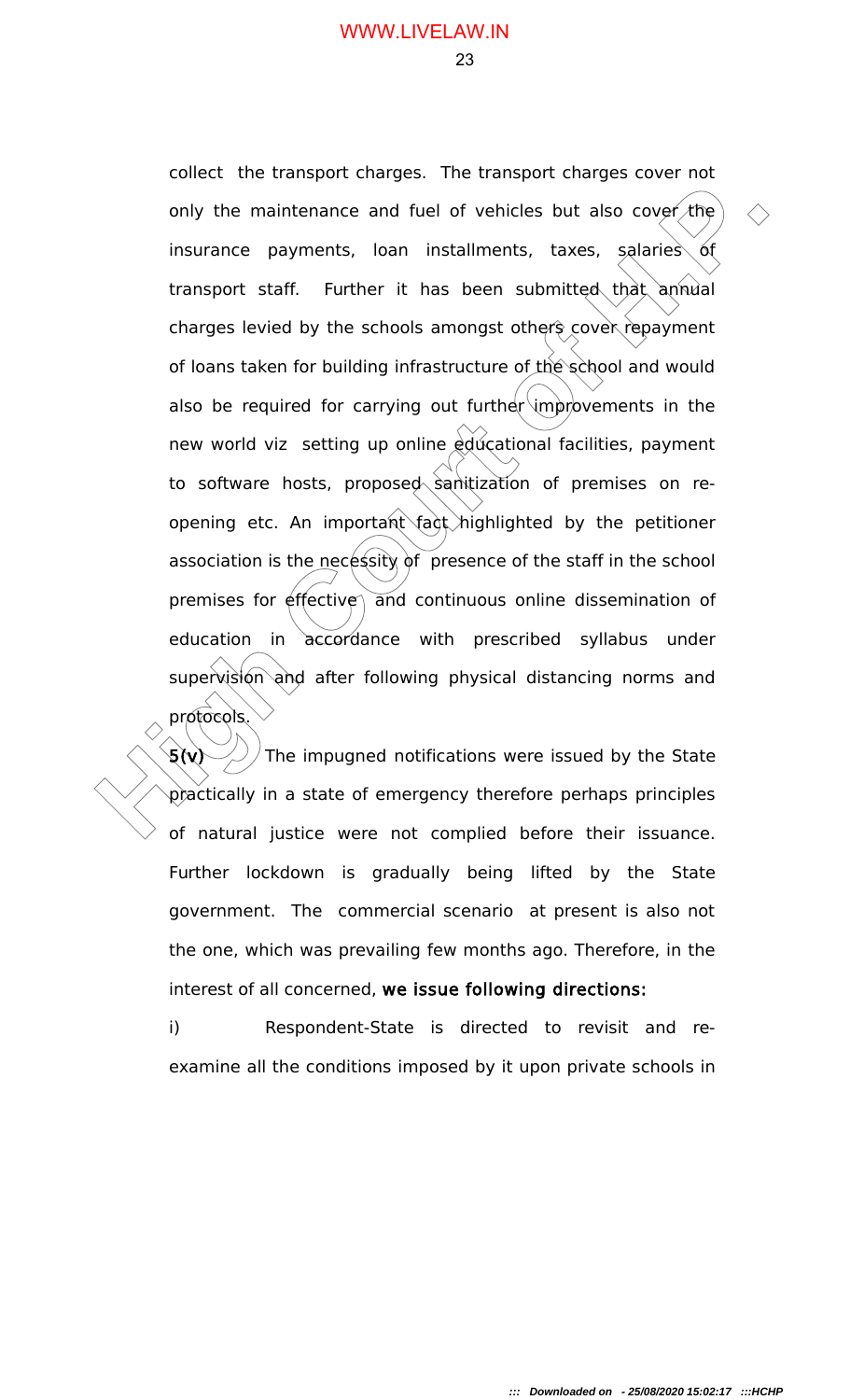its communication dated 27.5.2020 in the light of observations made above. Whereafter a fresh decision in accordance with  $\sqrt{a}w$ and subject to succeeding directions shall be taken on the subject within a period of four weeks from today.  $\angle$ 

ii) While revisiting the conditions, the judicial pronouncements on the subject shall be kept in view.

iii) It shall be open to the representatives of petitioner and other stakeholders to submit their representations on the issues involved to the respondent No. 2 within a period of one week from today. All these representations shall be considered by the Competent Authority of respondent-state while revisiting the communication dated 27.5.2020.

made above. Whereafter a fresh decision in accordance with faint<br>and subject to succeeding directions shall be taken on the<br>subject within a period of four weeks from today.<br>(ii) While revisiting the conditions. The judic iv) Conditions No. 6 and 7 of the notification dated  $27.05.2020$  are quashed and set aside while condition No. 1 is partially modified. Private schools henceforth are allowed to charge monthly tuition fees and are authorized to enforce collection of the same. The past tuition fees due towards the private schools are also permitted to be realized by them without charging any fine/late fees after giving two months notice.

v) A genuine representation of a parent regarding his/her inability to pay the tuition fee due to financial issues arising out of the lockdown, preferred to the competent authority of the concerned school shall be examined by the competent authority of the school within one week from the date of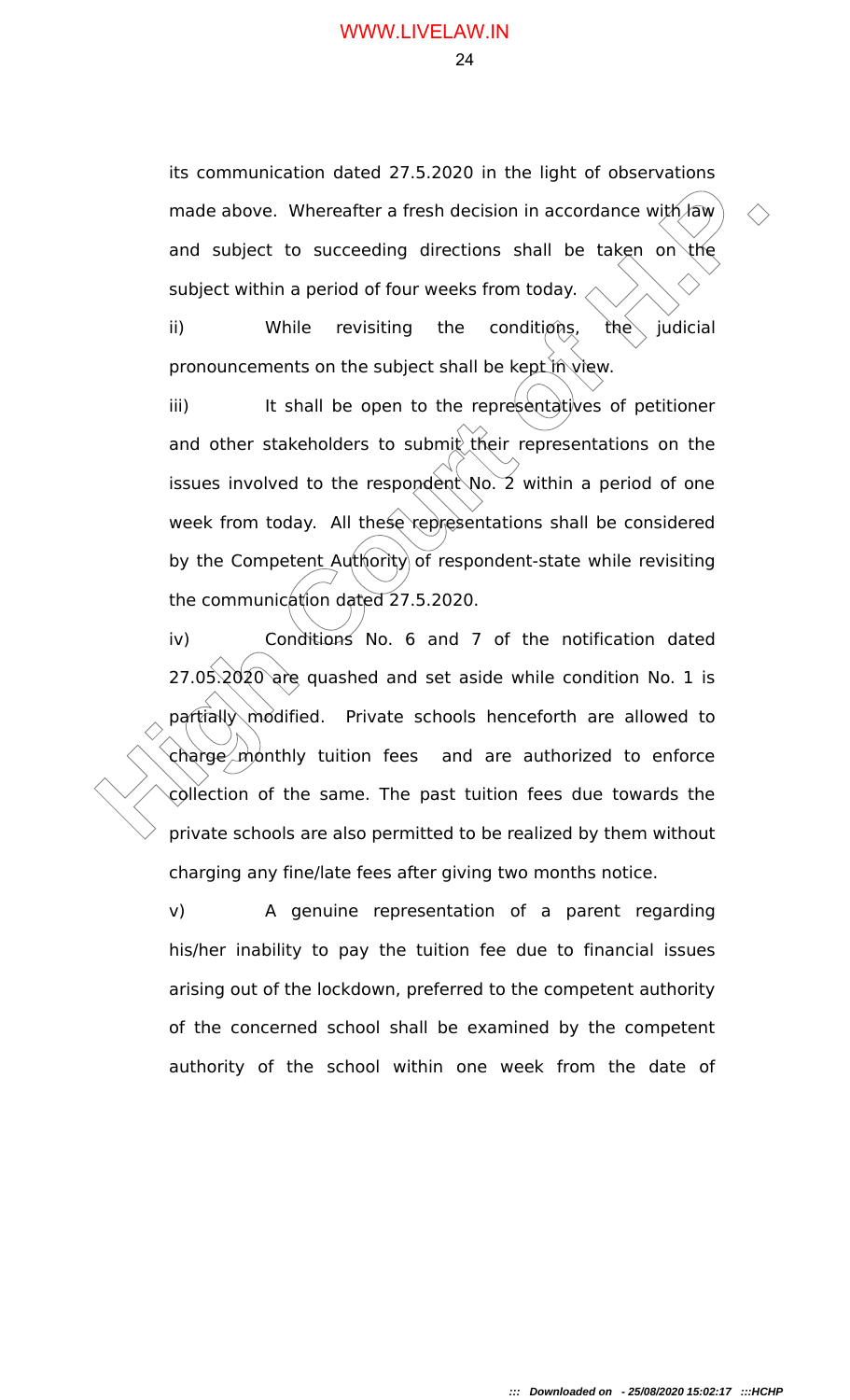representation and sympathetic decision in accordance with law shall be taken thereupon.

shall be taken thereupon.<br>
while revisiting the notification dated 27.5.2020,<br>
yill while revisiting the notification dated 27.5.2020,<br>
State shall also examine feasibility of allowing the schools to<br>
enforce attendance o vi) While revisiting the notification dated  $27.5.2020$ , State shall also examine feasibility of allowing the schools to enforce attendance of their staff in the school premises, for the purpose of imparting proper, good  $\frac{du}{dt}$  education in accordance with prescribed syllabus through continuous and good quality online streaming, after following the protocols regarding maintenance of physical distancing norms within the period granted. A specific decision in this regard shall be taken and indicated in terms of direction No.  $5(v)$ i) above.

# 6. CWP No. 2322 of 2020

6(i) This writ petition has been preferred by a parent against Lawrence School Sanawar, seeking implementation of the notification dated 27.5.2020. The prayer clause of the writ petition reads as under:

> "That in view of the submissions as made in detailed above, the necessary directions may kindly be issued to the respondents by issuing the writ of mandamus or any other appropriate writ or orders for waiving off the fees of the students studying in the school for the sessions 2020-21 and refund the amount already received by the respondent No. 2 excluding the tuition fees as per the notification dated 27.05.2020 issued by the Director of Higher Education, H.P. vide Annexure P-1 and further the demand notice calling upon the parents of the children to make the payment of Rs. 1,70,800/- Annexure P5, may kindly be ordered to be declared illegal,null, void and against the mandate of directions issued by the respondent No. 1 by quashing the same."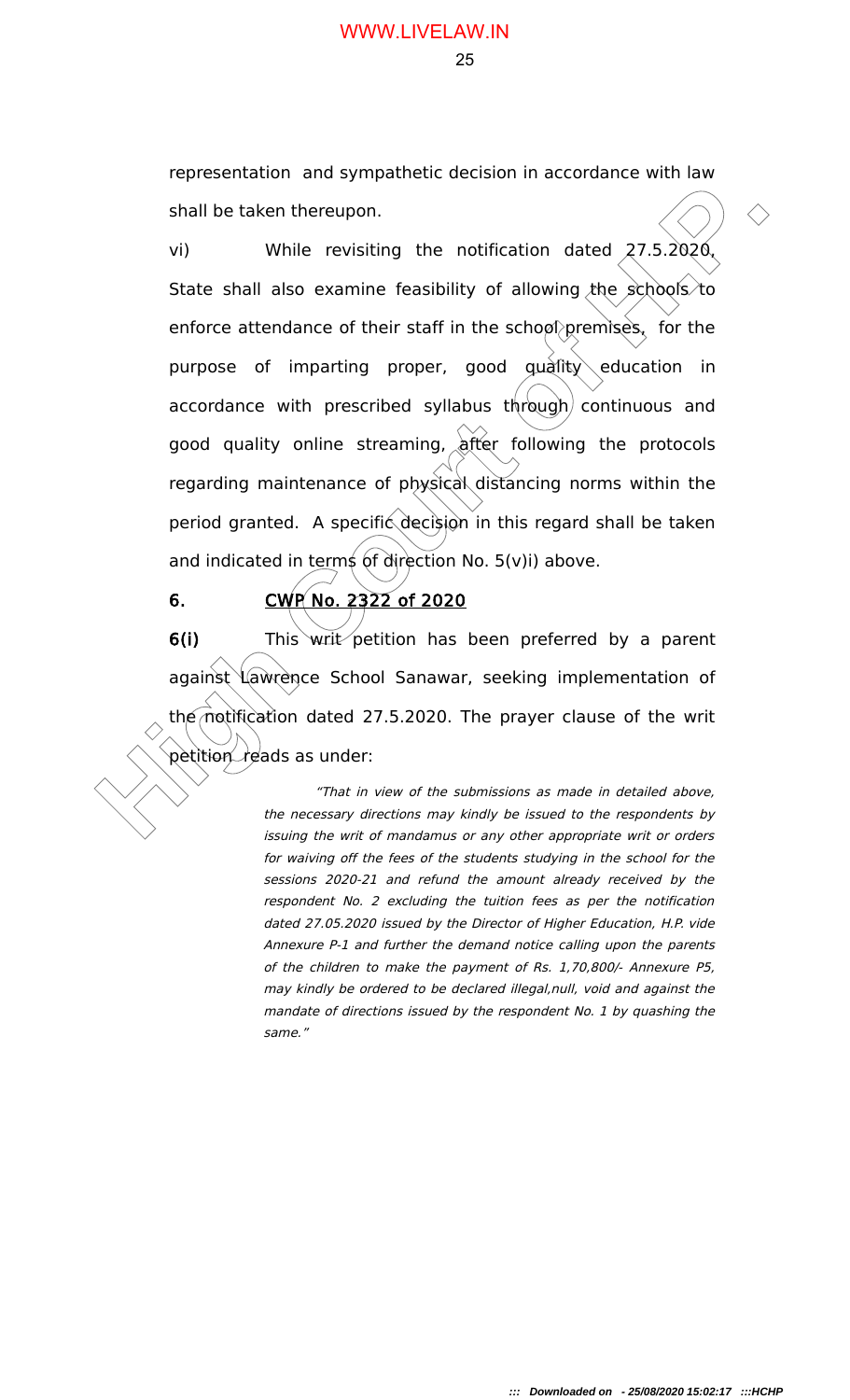6(ii) Notification dated 27.05.2020 does not make any distinction between private schools whether residential or  $n\delta n$ residential vis-a-vis its applicability. Respondent school on its own has not challenged the notification or its applicability to it. However, in response to the prayer made in the petition for directing the school only to charge tuition fee without any component of boarding/lodging charges, it has been submitted by learned Senior Counsels on behalf of the school that:-

distinction between private schools whether residential or non-<br>residential vis-a-vis its applicability. Respondent school on its<br>covn has not challenged the notification or its applicability for the<br>However, in response t 6(ii)(a) Respondent is a complete residential school. 'Tuition fee' in respect of respondent residential school will apply to the entire fee that is relatable to the education of a child. In a complete residential school there is no concept of separate 'tuition fee' as child's education and overall development would not remain confined to class rooms but would travel beyond. The fee of a residential school is thus all encompassing and cannot be compartmentalized.

 $6(ii)(b)$  Respondent residential school is a small township having 139 acres of land with large number of old buildings, large number of roads, pathways which all require all forms of maintenance. The facilities so created are permanent.

 $6(ii)(c)$  It is further the case of the respondent that the fee charged is all inclusive. Salary, wages and benefits for complete education of a student is one component of the whole, which works out at about 80% of annual fee. Out of ₹5,86,200/- fee for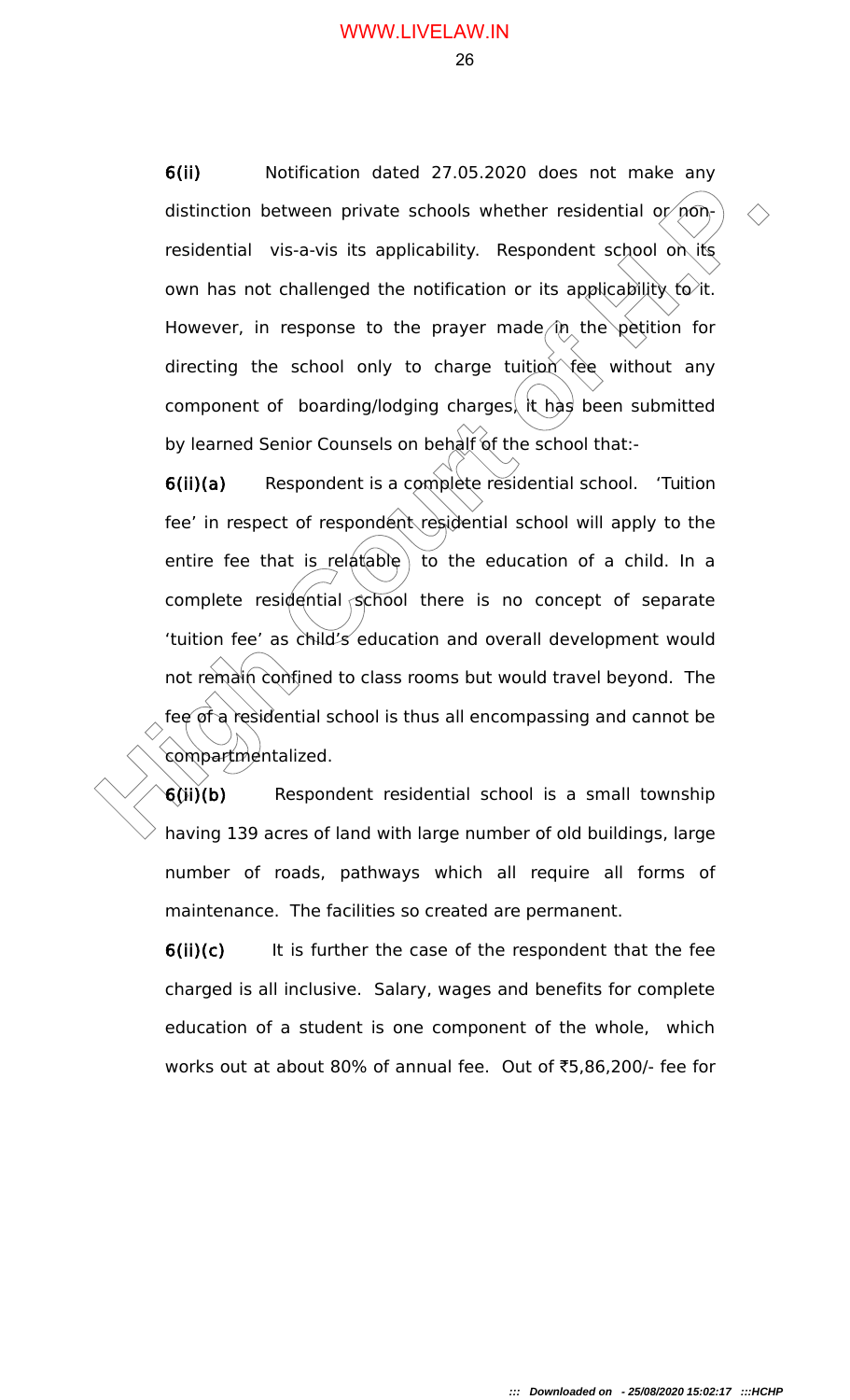comes out to **₹4.68.960/**. Maintenance of whole campus takes 0p<br>
the balance small percentage of fee leaving variable costs for<br>
boarding/lodging expenses, which are a small percentage of the<br>
fee that is dependent upon s civilian category, the component spent on child's education alone comes out to  $\bar{\bar{\xi}}$ 4,68,960/-. Maintenance of whole campus takes up the balance small percentage of fee leaving variable costs for boarding/lodging expenses, which are a small percentage of the fee that is dependent upon students being on campus. This has already been offered as rebate. The savings, which the school would make due to absence of students have been estimated at  $7270$  per day and the benefit has been passed on to the parents.

6(ii)(d) Various other factors have been pointed out in the reply viz charges of concessional fee from about 91 defence service students etc.

6(iii) Reference has also been made to (2016) 7 SCC 353, titled Modern Dental College & Research Centre v. State of M.P. in support of the submission that fee has been fixed by the respondent keeping in mind the infrastructural facilities available with it, their required upkeep and maintenance, the investments made and future plans for betterment of institution. The relevant paras are reproduced hereinunder:

> "72. Thus, in T.M.A. Pai Foundation, P.A. Inamdar and Unni Krishnan, profiteering and commercialisation of education has been abhorred. The basic thread of reasoning in the above judgments is that educational activity is essentially charitable in nature and that commercialisation or profiteering through it is impermissible. The said activity subserves the looming larger public interest of ensuring that the nation develops and progresses on the strength of its highly educated citizenry. As such, this Court has been of the view that while balancing the fundamental rights of both minority and nonminority institutions, it is imperative that high standard of education is available to all meritorious candidates. It has also been felt that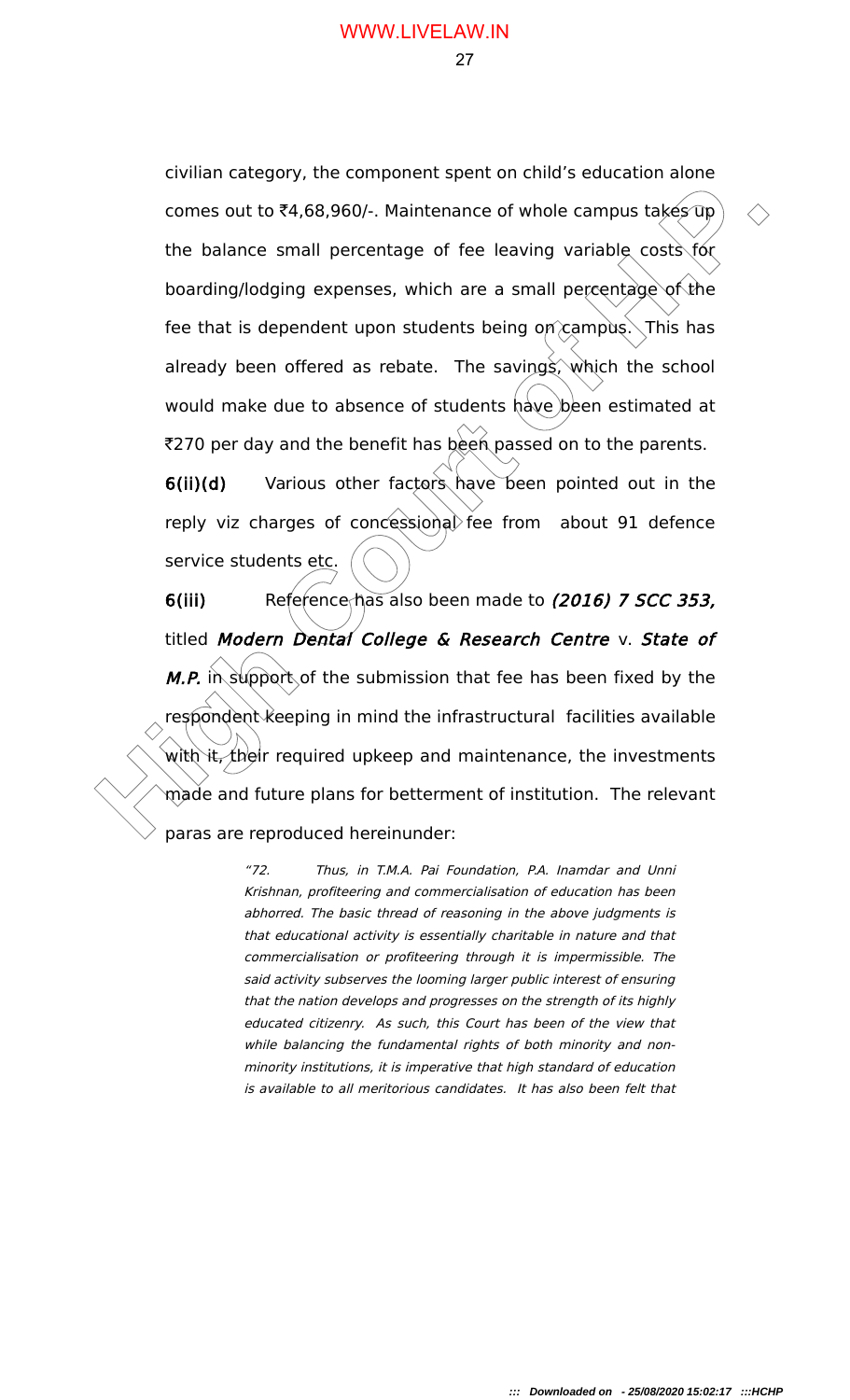the only way to achieve this goal, recognising the private participation in this welfare goal, is to ensure that there is no commercialisation or profiteering by educational institutions.

participate in this wellet of particle and to the effect of the there is no<br>
commercialisation or profiteering by educational matrixines:<br>
The particle in outsidel, though the lee can be fixed, by the<br>
educational institu 75. To put it in nutshell, though the fee can be fixed by the educational institutions and it may vary from institution to institution depending upon the quality of education provided by each of such institution, commercialisation is not permissible. In order to see that the educational institutions (are not indulging in commercialisation and exploitation, the Government is equipped with necessary powers to take regulatory measures and to ensure that these educational institutions keep playing vital and pivotal role to spread education and not to make money. So much so, the Court was categorical in holding that when it comes to the notice of the Government that a particular institution was charging fee or other charges which are excessive, it has a right to issue directions to such an institution to reduce the same.

77. This Court also held that for fixing the fee structure, following considerations are to be kept in mind:

(a) the infrastructure and facilities available;

(b) investment made, salaries paid to teachers and staff;

(c) future plans for expansion and/or betterment of institution subject to two restrictions, viz. non-profiteering and non-charging of capitation fees."

We may hasten to add here itself that Section 9 of the Act, 2007 takes care of the aforesaid parameter in abundance.

81.……..The Committee is empowered with a purpose to satisfy itself that the fee proposed by the educational institution did not amount to profiteering or commercialisation of education and was based on intelligible factors mentioned in Section 9(1) of the 2007 Act. In our view, therefore, it is only a regulatory measure and does not take away the powers of the educational institution to fix their own fee."

Regarding inapplicability of the notification in question, reliance has also been placed on following para of (2012) 6 SCC 1, titled Society for Unaided Private Schools of Rajasthan versus Union of India and Another:-